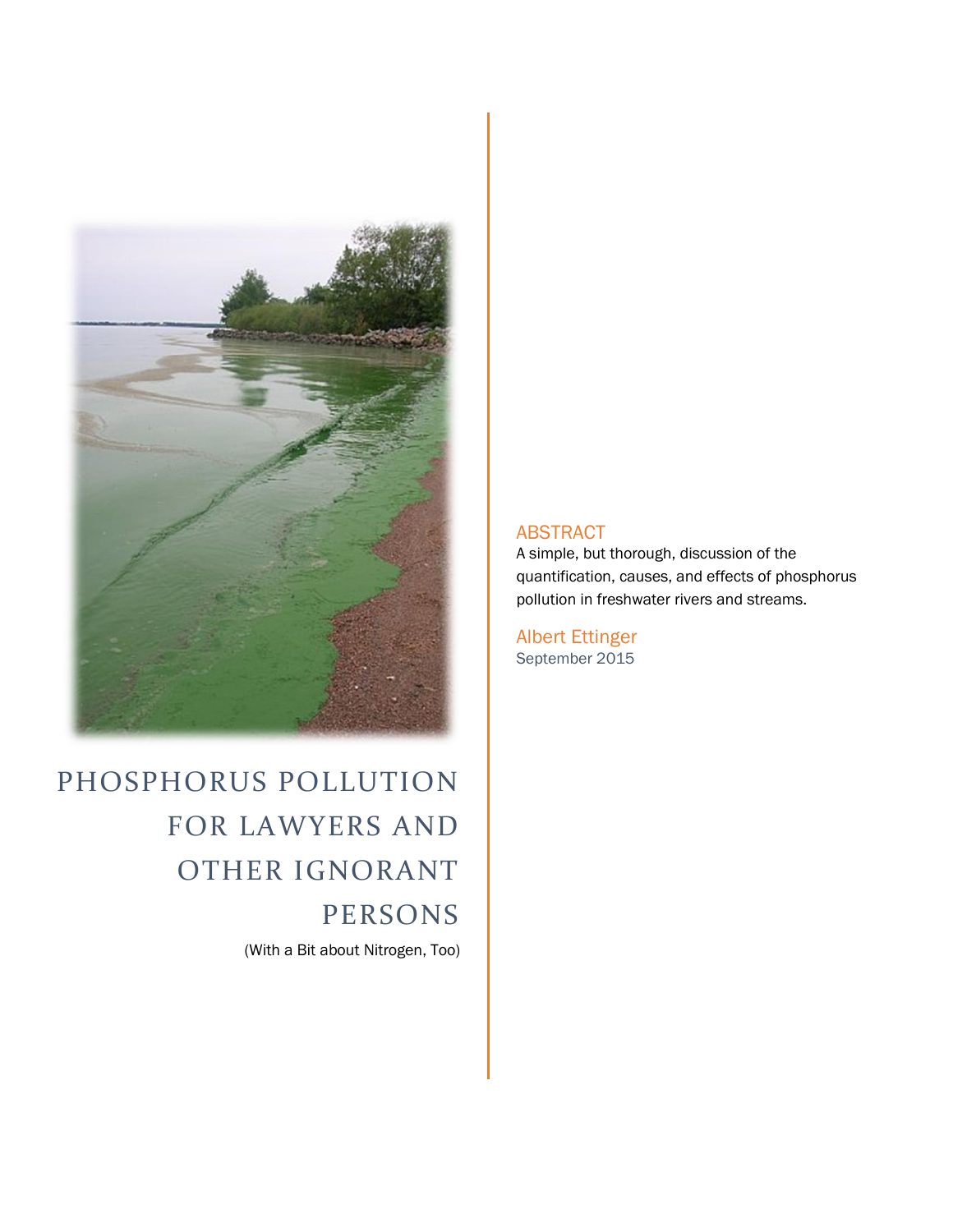# Contents

| $\mathbf 1$    |       |                                                                                               |  |  |  |
|----------------|-------|-----------------------------------------------------------------------------------------------|--|--|--|
|                | 1.1   |                                                                                               |  |  |  |
|                | 1.1.1 |                                                                                               |  |  |  |
|                | 1.1.2 |                                                                                               |  |  |  |
|                | 1.1.3 |                                                                                               |  |  |  |
|                | 1.1.4 |                                                                                               |  |  |  |
|                | 1.2   |                                                                                               |  |  |  |
| $\overline{2}$ |       | NUTRIENT LIMITATION AND EXCUSES FOR NUTRIENT POLLUTION OF LIMITED VALUE 10                    |  |  |  |
|                | 2.1   |                                                                                               |  |  |  |
|                | 2.2   |                                                                                               |  |  |  |
|                | 2.3   |                                                                                               |  |  |  |
| 3              |       |                                                                                               |  |  |  |
| 4              |       |                                                                                               |  |  |  |
| 5              |       |                                                                                               |  |  |  |
|                | 5.1   |                                                                                               |  |  |  |
|                | 5.2   |                                                                                               |  |  |  |
| 6              |       | FACTORS TO CONSIDER IN DETERMINING WHETHER A WATER BODY HAS BEEN IMPAIRED BY                  |  |  |  |
|                | 6.1   |                                                                                               |  |  |  |
|                | 6.2   |                                                                                               |  |  |  |
|                | 6.2.1 |                                                                                               |  |  |  |
|                | 6.2.2 |                                                                                               |  |  |  |
|                | 6.2.3 |                                                                                               |  |  |  |
|                | 6.2.4 |                                                                                               |  |  |  |
| $\overline{7}$ |       |                                                                                               |  |  |  |
|                | 7.1   | Effects of Phosphorus Pollution on Macroinvertebrates and the Sport Fish that Rely on Them 27 |  |  |  |
|                | 7.1.1 |                                                                                               |  |  |  |
|                | 7.1.2 |                                                                                               |  |  |  |
|                | 7.2   |                                                                                               |  |  |  |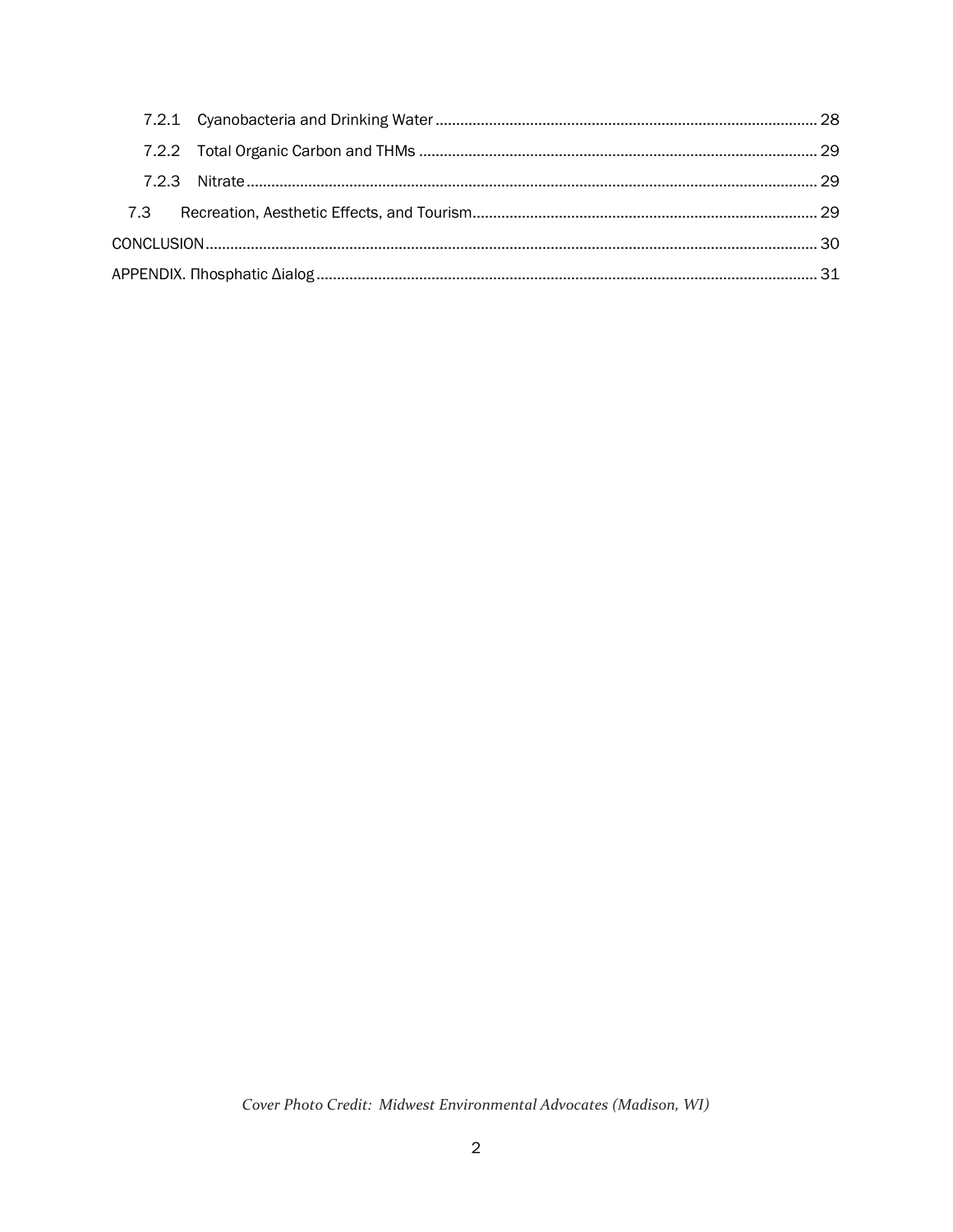## INTRODUCTION

What follows is a vast simplification of the quantification, causes, and effects of phosphorus pollution (and, to a lesser extent, nitrogen pollution) in freshwater rivers and streams. It is not intended, however, to be an *over*simplification. The aim is to explain nutrient pollution in a manner that can be understood by all people, even those as math- and science-challenged as most lawyers. While simplified, this paper is more accurate than much of what is purveyed by state officials and others who attempt to make the problem seem so complex that nothing effective will ever be done about it.

This paper addresses the following:

- The basic arithmetic relevant to water quality standards and permits,
- Fundamental facts on water quality standard development,
- The basic science on how the effects of phosphorus and nitrogen pollution (collectively "nutrient pollution") compare to the effects of toxic pollution,
- An overview of aquatic plant and algal growth caused by nutrient pollution,
- A discussion of dissolved oxygen and how nutrient pollution affects it, and
- An overview of the effects of phosphorus and nitrogen pollution on aquatic life, drinking water supplies, and recreational uses of rivers, lakes and streams.

Armed with the knowledge you gain from the content of this paper and the supplemental *Πhosphatic Δialog* (Appendix), you should be able to informatively address comments from polluters and regulators you encounter as you work on this problem.

The author of this piece is well qualified to insult lawyers, having been a member of the Illinois Bar for over 35 years. He is also qualified to write this gross simplification regarding nutrient pollution after having worked on the subject as a lawyer for over 20 years and having endured countless slide show presentations by bored bureaucrats and numerous depositions of annoyed experts. The author has also reviewed large numbers of scientific and quasi-scientific papers authored by government agencies, dischargers, and even a few real scientists.

Most factual statements are supported in footnotes with references to government or scholarly sources so that readers will never have to cite this paper as a source (which might constitute malpractice). In some cases, footnotes serve to acknowledge simplifications so extreme that, if left unacknowledged, might lead even a fairly ignorant reader to stop reading.

This paper has been reviewed for rough accuracy by real experts on the subject of nutrient pollution. The author, however, has generally ignored suggestions to make the paper more precise by adding complicating detail.

While this paper's content deals mainly with water quality standards in general and the science regarding nutrient pollution, the author hopes to write a second piece that covers what should be done about nutrient pollution from a legal standpoint with regard to numeric water quality standards and permit limits for phosphorus (and maybe nitrogen).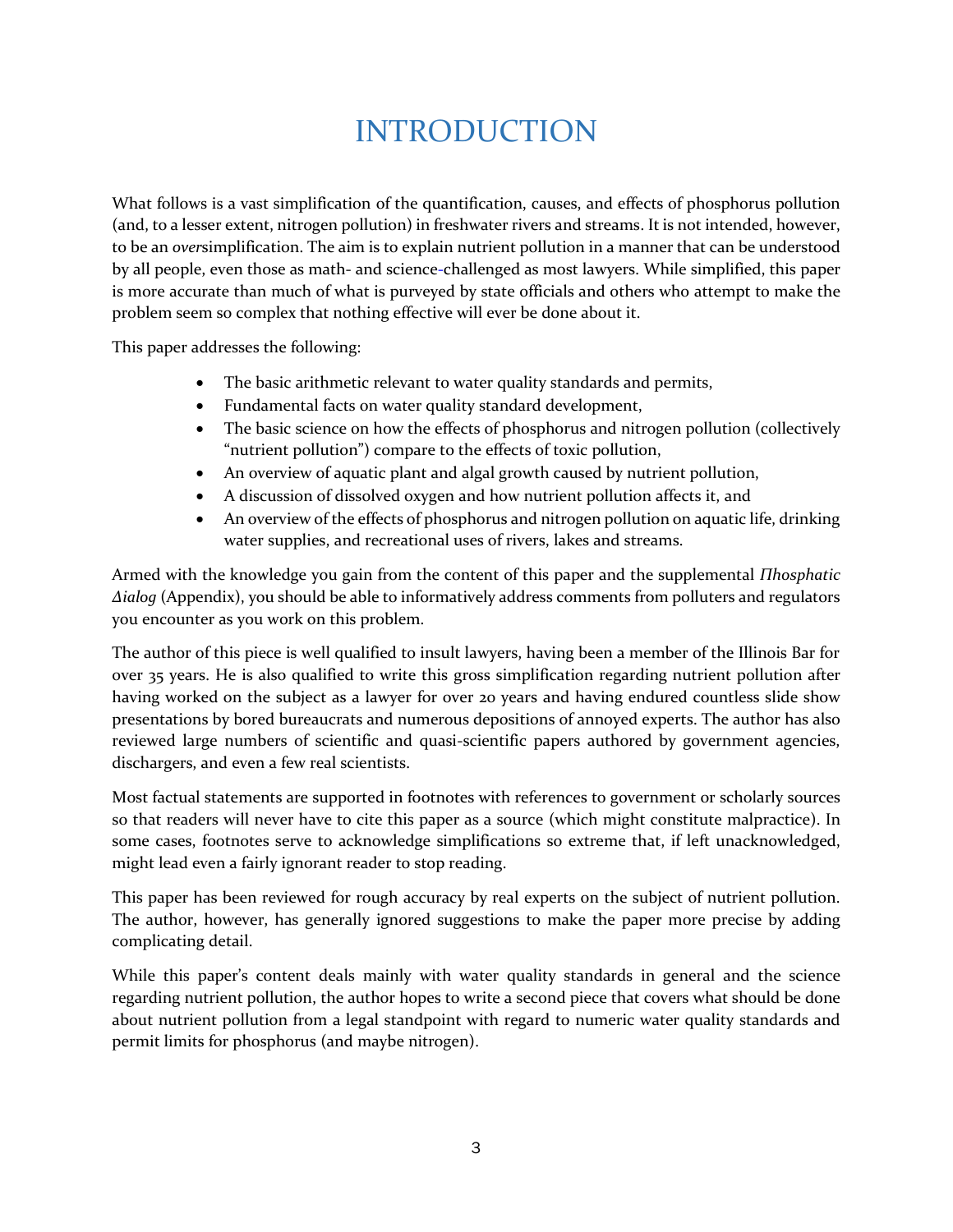### 1 BASIC CONCEPTS

#### 1.1 Terminology

*Dosis facit venenum. ("The dose makes the poison.")*

*─ Philippus von Hohenheim (a.k.a. Paracelsus, b. 1493 d. 1541)*

Many seeking to excuse nutrient pollution will emphasize that phosphorus (P) and nitrogen (N) are natural in the environment and necessary for aquatic life. This is true, but only up to a certain magnitude. High concentrations of P in most water bodies are not natural. Also, too much P and N can cause too much of some types of aquatic life, a condition which can then preclude other beneficial types of growth and other beneficial uses of water. For example, some plant life is necessary for fish to eat. Too much plant life makes it impossible for fish to breathe. The condition of having too much plant life because there is too much nutrient presence is sometimes referred to in scientific literature and regulatory language as "cultural eutrophication," <sup>1</sup> a term the author avoids except when quoting someone or something else.

#### 1.1.1 Loading *v.* Concentration

 $\overline{a}$ 

The first simplification in this paper is to focus on concentrations of pollutants in the water as opposed to looking at the total quantity, or "loading." Thus, for example, a lake might contain 1000 pounds of phosphorus but have a concentration of 1 part phosphorus per million parts in the sample. For most Americans, discussing concentrations requires a brief tutorial on the metric system. One milligram per liter (mg/L) of a pollutant is roughly equivalent to a concentration of one part per million (ppm). That may not sound like much, but for some pollutants it really is quite a lot.<sup>2</sup> Nutrient pollution is often discussed in terms of mg/L, but because small amounts of N and P pollution can have very bad effects, it is also discussed in terms of micrograms per liter ( $\mu$ g/L), or parts per billion (ppb). Thus, 1 ppm = 1

<sup>1</sup> Walter K. Dodds & Matt R. Whiles, Freshwater Ecology (2d. Ed. 2010) at 471. "Eutrophication can be defined as an increase in the nutritive factor or factors that lead to greater rates of whole-system heterotrophic or autotrophic metabolism."; Christopher Mason, Biology of Freshwater Pollution (4th Ed. 2002) at 127. "*Artificial* or *cultural* eutrophication results from an increase in nutrients due to human activities, *natural* eutrophication results from an increase caused by a non-human process such as a forest fire."; See also Robert G. Wetzel, Limnology (3d. Ed. 2001) at 274-76 for a discussion of eutrophication; I think you can see, then, why we will avoid this term in the future.

<sup>2</sup> Ill. Admin. Code tit. 35, § 302.504(c); Wis. Admin. Code [NR] § 102.06(5)(b). The Illinois and Wisconsin phosphorus water quality criterion for Lake Michigan is 7 parts per *billion*.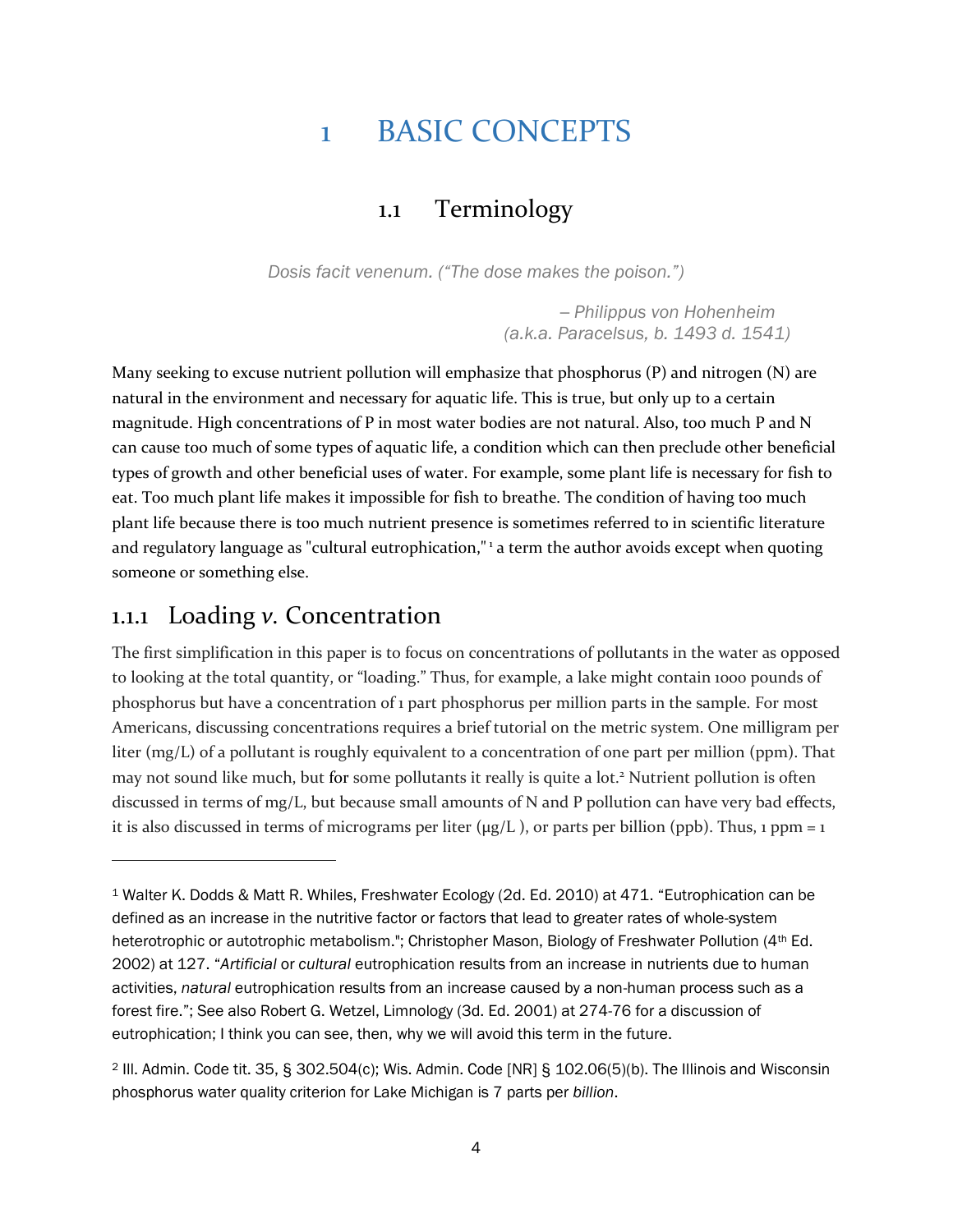$mg/L = 1000$  ppb = 1000  $\mu g/L$ . Similarly, 75  $\mu g/L = 0.075$  mg/L, which happens to be the Wisconsin phosphorus criteria for streams. 3

### 1.1.2 Water Quality Standards

In this paper, concentrations of N and P are discussed in two different contexts and it is important to keep them separate. The first context relates to what is deemed to be tolerable by state and federal authorities in the rivers, lakes, streams, or wetlands being protected. These water quality standards, or "criteria," apply either to broad categories of water bodies (e.g., rivers or lakes) or sometimes to specific, named water bodies (e.g., Lake Erie, the Wabash River, or Nippersink Creek). <sup>4</sup> The criteria, established by states with U.S. EPA oversight under Clean Water Act Section 303(c), are either numeric (e.g., "A total phosphorus criterion of 100 μg/L is established for the following rivers..."<sup>5</sup>) or narrative (e.g., "Waters of the State shall be free from...plant or algal growth, color or turbidity of other than natural origin."<sup>6</sup> )

#### 1.1.3 Effluent

 $\overline{a}$ 

The other context in which the concentrations of N and P must be considered relates to the concentration of the pollutant within a specific source of pollution, such as a pipe coming from a factory and discharging into a water body. Under the CWA, states issue National Pollutant Discharge Elimination System (NPDES) permits which often contain limits on the concentration of a pollutant allowed to come from a particular pollution source.<sup>7</sup> For example, under a treaty signed in the 1970s,

<sup>5</sup> Wis. Admin. Code [NR] § 102.06(3)(a).

<sup>6</sup> Ill. Admin. Code tit. 35, § 302.203.

<sup>7</sup> As stated in 40 C.F.R. § 122.44(d)(1)(vi) and upheld in *American Paper Institute v. U.S. Environmental Protection Agency*, 996 F.2d 346, 350 (D.C. Cir. 1992), NPDES permits should contain numeric limits on

<sup>3</sup> Wis. Admin. Code [NR] § 102.06(3)(b).

<sup>4</sup> The terms "water quality standards" and "criteria" are not used consistently by anyone, but there are federal definitions at 40 C.F.R. § 131.3. To use the federal definitions, water quality standards consist of state or tribal use designations for water bodies with water quality criteria sufficient to protect those designated uses and an antidegradation policy consistent with 40 C.F.R. § 131.12 (as stated at 40 C.F.R. § 131.6). Thus, for example, a state might designate a water body as having the uses of trout fishing and swimming. The state should then have criteria that apply to that water body for a) ammonia and dissolved oxygen stringent enough to protect trout and b) pathogens (a.k.a. harmful microbes or germs) to protect swimmers from getting sick. The official federal terminology which uses "criteria" to refer to one part of the standards will generally be used here. "Criteria" refers then to the chemical concentrations and/or descriptive narrative conditions designed to protect uses, but do not be surprised if quotes or rules also sometimes refer to "numeric standards" or "narrative standards."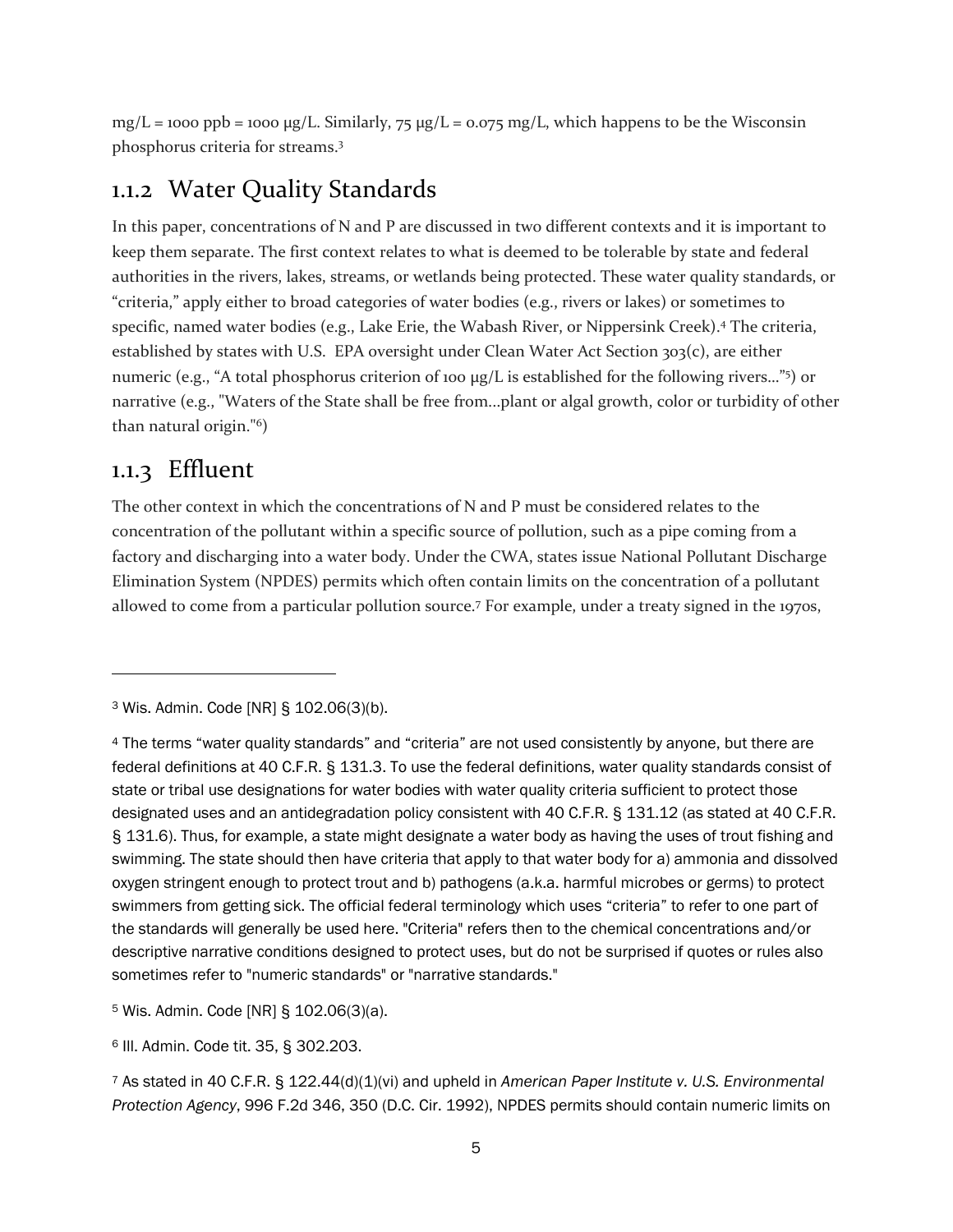most U.S. and Canadian wastewater treatment plants discharging into the Great Lakes basin are to meet a limit that the concentration of phosphorus in the discharge be no more than 1.0 mg/L of phosphorus (= 1000 μg/L).<sup>8</sup>

### 1.1.4 Mixing Zones

One might ask why it is important to keep thinking about ambient water quality criteria mentally separate from effluent limits. After all, at the location where the pollution comes into the water body, the concentration in the water body will often be close to the concentration of the pollutant that was in the pipe. The answer is that under a federal regulation (40 CFR 131.13), "mixing zones" may be allowed by states. In other words, under the law, to some degree, "dilution can be the solution to pollution." When a mixing zone is allowed, the compliance of the water body with the water quality criteria is not measured at the point where the pollution source enters the water body, but is instead measured at a point at which the pollution source has had time to mix with the water body and become diluted.<sup>9</sup> Application of the mixing zone concept can be quite complicated and there are rules in states that specify the conditions in which mixing zones are allowed and where they are allowed.<sup>10</sup> A very simple example may be helpful to appreciate the concept.

For our example, let's say that Stream A has a constant flow of 10 million gallons per day and that Polluter X also has a constant discharge from its plant of 10 million gallons per day.<sup>11</sup> Let's us assume that the water quality criterion for a particular pollutant is 10 mg/L and that Stream A is perfectly clean at least as to that pollutant above the point of the discharge. In that case and depending on some other factors, Polluter X could possibly receive a NPDES permit allowing it to discharge wastewater containing up to 20 mg/L of the pollutant and Stream A would only be expected to meet the 10 mg/L criterion where the pollution had mixed with the clean water.

If Stream A already had some of the pollutant in it from upstream sources, Polluter X would not be able to discharge at the 20 mg/L level. If Stream A was already violating the water quality standard by having, for example, 15 mg/L of the pollutant, Polluter X in many states would be required to discharge

the concentration of a pollutant coming from the effluent if there is a reasonable potential that the discharge might cause or contribute to a violation of water quality criteria, including narrative criteria.

<sup>8</sup> http://www2.epa.gov/glwqa#PHOSPHORUS LOAD REDUCTION

<sup>9</sup> Situations in which states may use mixing zones as well as potential limitations on mixing zones is discussed at length in the U.S EPA Water Quality Standards Handbook (EPA-820-B-14-008, September 2014), *available at* http://water.epa.gov/scitech/swguidance/standards/handbook.

<sup>10</sup> E.g., Ill. Admin. Code tit. 35, § 302.102.

<sup>&</sup>lt;sup>11</sup> No real situation is ever this simple. Flows and discharges vary over time as do the concentrations of pollutants upstream and in the discharge. States have rules, written and unwritten, to address how to take such factors into account.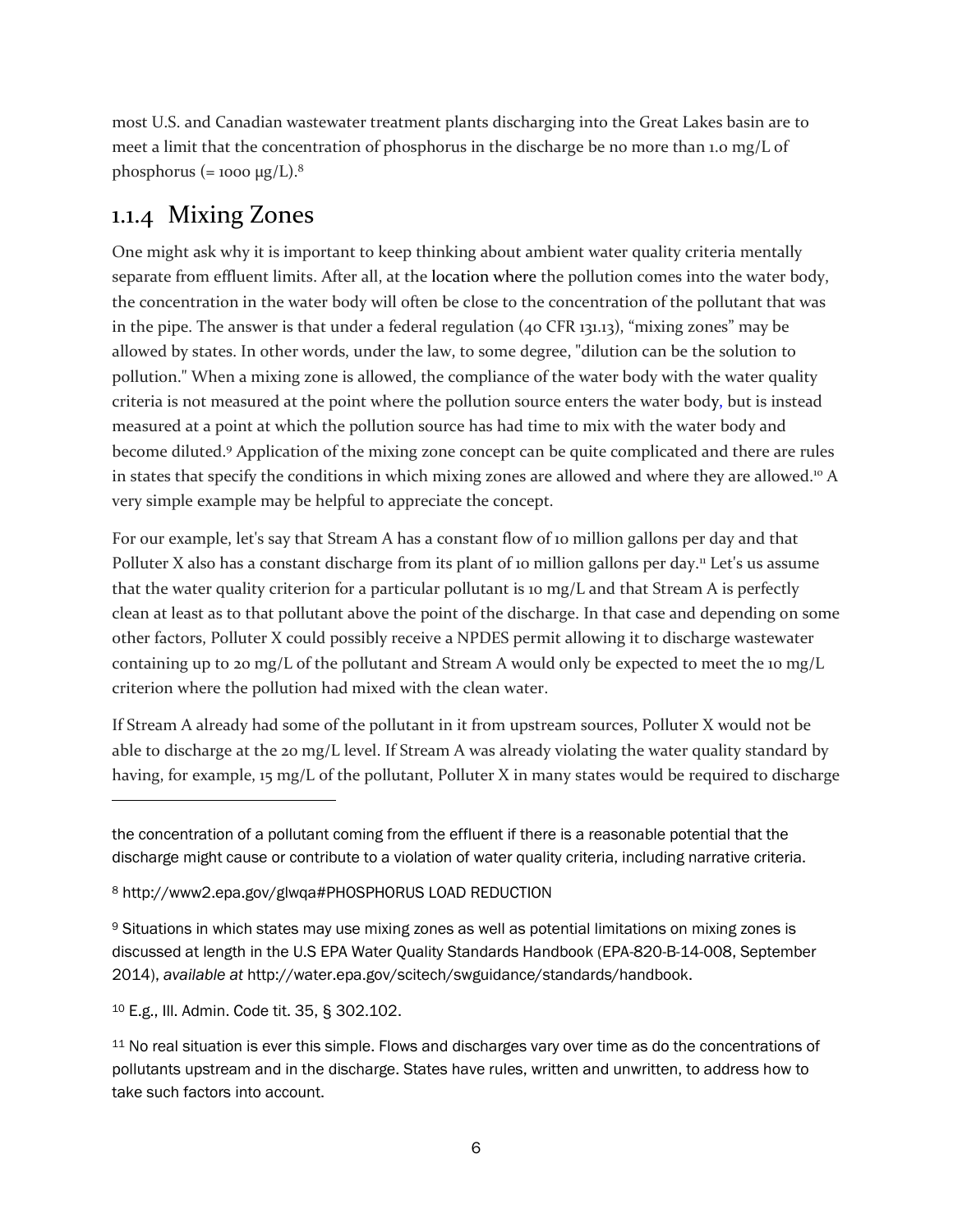at no higher concentration than the water quality standard.<sup>12</sup> The terminology often used in such a case is that the discharge must meet water quality standards "at the end of the pipe" as opposed to having to meet standards "at the edge of the allowed mixing zone."

### 1.2 Criteria for Toxins and Other Pollutants

Another frequent refrain of those who do not want effective controls on nutrient pollution is that nutrient pollution is entirely different from and far more complex than toxic pollution. In fact, both toxic pollution and nutrient pollution criteria are complex. The only way that it has been possible to adopt criteria for toxins is to accept various fairly arbitrary assumptions and rough approximations. To understand this, one must understand how water quality criteria for toxins are developed.

It has been said that lovers of laws and sausages should not watch them being made. The same idea applies to water quality criteria. Indeed, it applies to water quality criteria for toxins, drinking water, and pathogens, as well as for nutrients.

Generally, "toxic" here means toxic to aquatic life. The basic way to test at what concentration a pollutant is toxic is by dropping fish, aquatic bugs (macroinvertebrates), and other critters into laboratory tanks containing various concentrations of the pollutant and determining how many of them die. If, on average, a concentration of a particular pollutant (e.g., ammonia) kills 50% of a particular fish species (e.g., fathead minnows) in a short period of time (e.g., hours) in a number of laboratory tests, that concentration is



*Photo credit: Amy Goerwitz*

referred to as the  $LC_{50}$  (for Lethal Concentration 50%) for ammonia for fathead minnows. (Fathead minnows, however, are generally known to be pollution tolerant, so the water quality standard for most water bodies should be driven by much more sensitive species.<sup>13</sup>)

Since we do not want to kill off 50% of a species we are trying to protect, a value of half the  $LC_{50}$  is generally used to set the acute standard for a toxic substance as the criterion that should never be exceeded. So, for example, if the LC<sub>50</sub> for the most sensitive species to be protected is 10 mg/L, the

<sup>12</sup> E.g., Ill. Admin. Code tit. 35, § 302.102.

<sup>&</sup>lt;sup>13</sup> We do not generally require that our criteria protect the most sensitive species. It was decided arbitrarily that it is good enough to protect 95% of the species unless a member of the most sensitive 5% is particularly important for one reason or another.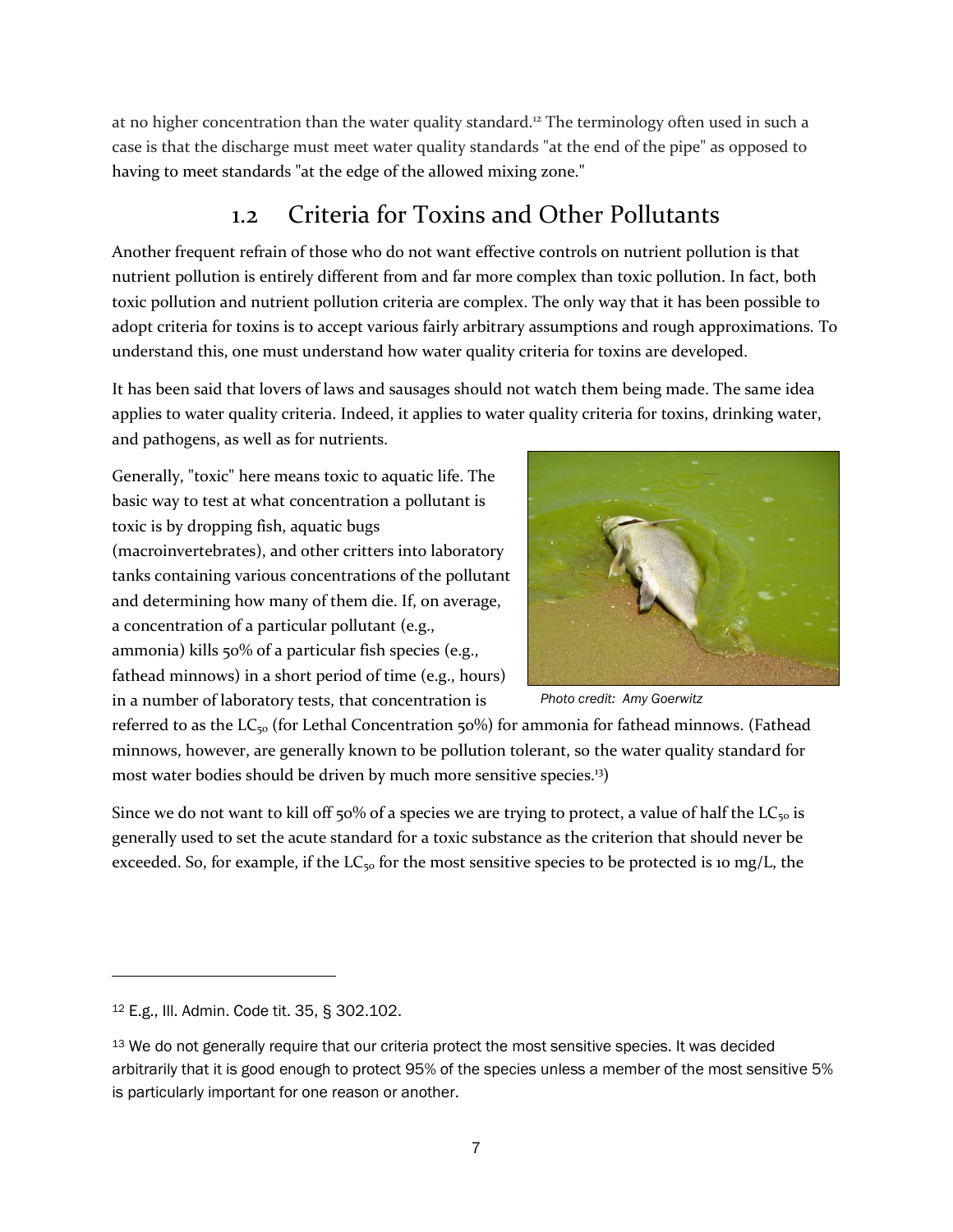acute criteria would be set at  $\frac{1}{2}$  mg/L.<sup>14</sup> The percentage of the members of the species that half of the  $LC_{50}$  will protect obviously varies from species to species and pollutant to pollutant.

Also, one cannot consider only what concentrations kill aquatic life in a short period of time. In some cases, a lower concentration over a longer period (e.g., days or weeks) may have detrimental effects like killing more slowly, preventing reproduction, or causing aquatic life to swim away from the stream segment or lake.<sup>15</sup> These sorts of chronic effects on aquatic life are generally harder to observe than immediate acute effects. It is harder to see when a fish is stressed than when it is floating belly up. Because of the general lack of chronic data for most species, coarse, rule-of-thumb, acute-to-chronic ratios are often assumed in setting chronic standards.

It gets still more complicated. Sometimes the presence of other chemicals in the water may raise or lower the toxicity of the pollutant being studied.<sup>16</sup> For example, many dissolved metals (e.g., zinc) are less toxic to aquatic life if the water has greater hardness. Temperature can also have an effect, with most toxins being more toxic when the water is warmer (although sometimes the opposite is true). 17

There are also other types of uses that need to be protected with different criteria.<sup>18</sup> Drinking water supplies have criteria designed so that safe drinking water generally can be provided from the water body without having to spend too much on drinking water treatment. Recreation criteria are based on estimates of how many harmful microbes (germs) can be present in the water without swimmers getting sick along with various arbitrary cut-offs used to determine an acceptable number of sick swimmers. Certain criteria, most notably the human health criteria for mercury, are based on an estimate of how low the level of mercury must be in the water so that fish do not build up so much mercury in their systems that they become unsafe for humans to eat. Again, these criteria are

<sup>14</sup> Mason, *supra* at 27; Rules and assumptions for determining water quality standards were set forth decades ago in U.S. EPA's Guidelines for Deriving Numerical National Water Quality Criteria for the Protection of Aquatic Organisms and their Uses (PB85-227049, 1985), *available at* http://water.epa.gov/scitech/swguidance/standards/criteria/aqlife/upload/85guidelines.pdf.

<sup>15</sup> Mason, *supra* at 34-37.

<sup>16</sup> Mason, *supra* at 32-33.

<sup>&</sup>lt;sup>17</sup> E. B. Welch, Ecological Effects of Wastewater (2d. Ed. 1992), at 333; Hammer & Hammer, Water and Wastewater Technology (1996), at 137.

<sup>18</sup> 40 C.F.R. § 131.11(a). Criteria must protect the "most sensitive use" in the water bodies to which they apply. The same pollutant can have different criteria to protect different uses. For example, at 40 C.F.R. § 131.36 nickel criteria are provided to protect aquatic life in saltwater and freshwater and to protect human beings who drink water and eat fish from the water body and to protect human beings who eat the fish but do not drink the water.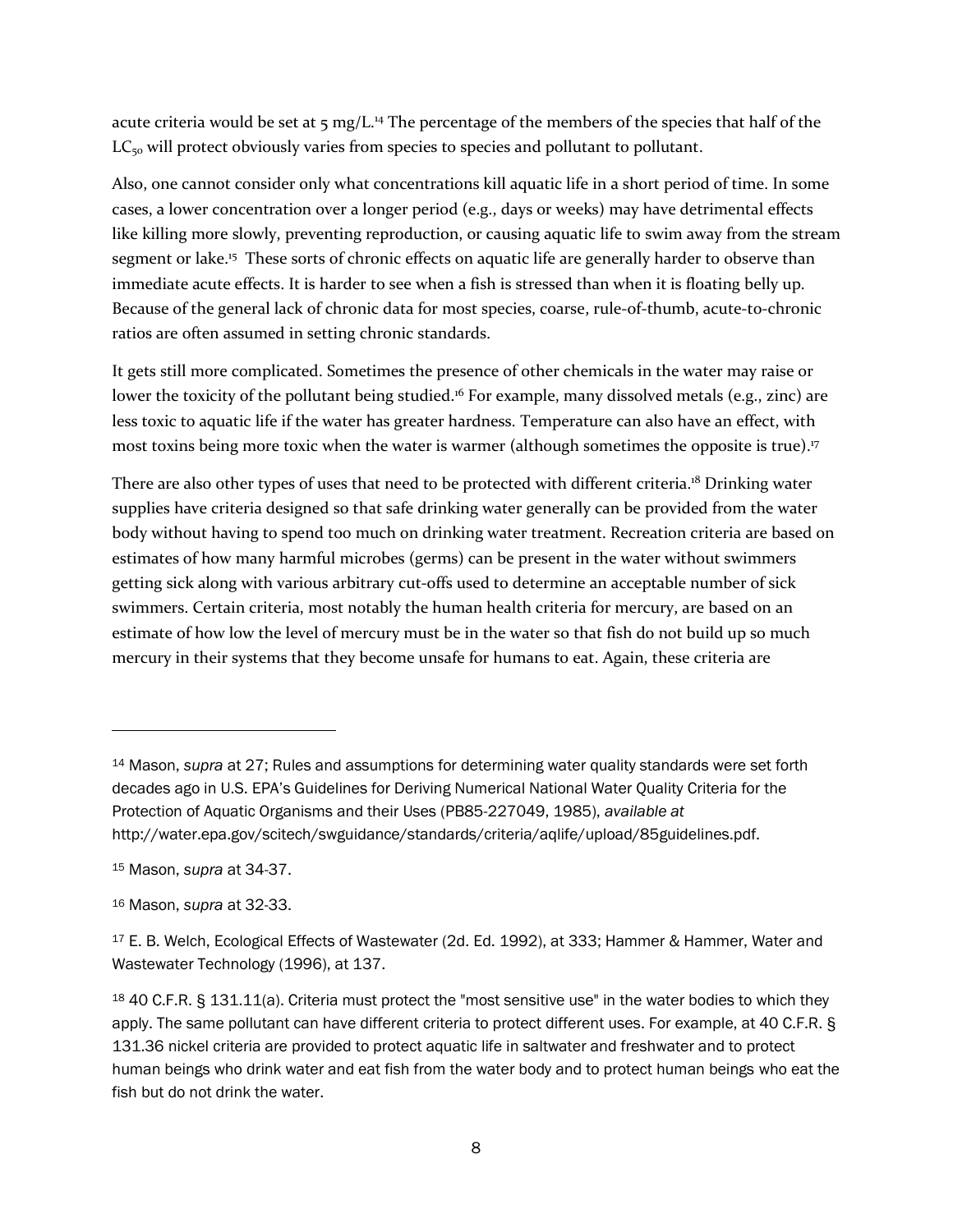determined by using arbitrary cut-offs regarding how many people it is acceptable to harm with mercury as well as estimates about how much fish people are expected to eat.<sup>19</sup>

It would be much more convenient if pollutants were perfectly safe up to a particular concentration, and then clearly impaired some uses. Then there would be no doubt as to the proper water quality standard to protect aquatic life, drinking water, or recreation. That is not our world. Instead, it is necessary to draw lines that are often hard to justify in order to prevent toxicity and other harmful effects.

<sup>&</sup>lt;sup>19</sup> The different types of criteria to be set and what they are supposed to do is discussed in the U.S EPA Water Quality Standards Handbook (EPA-820-B-14-008), Sept. 2014, *available at* http://water.epa.gov/scitech/swguidance/standards/handbook.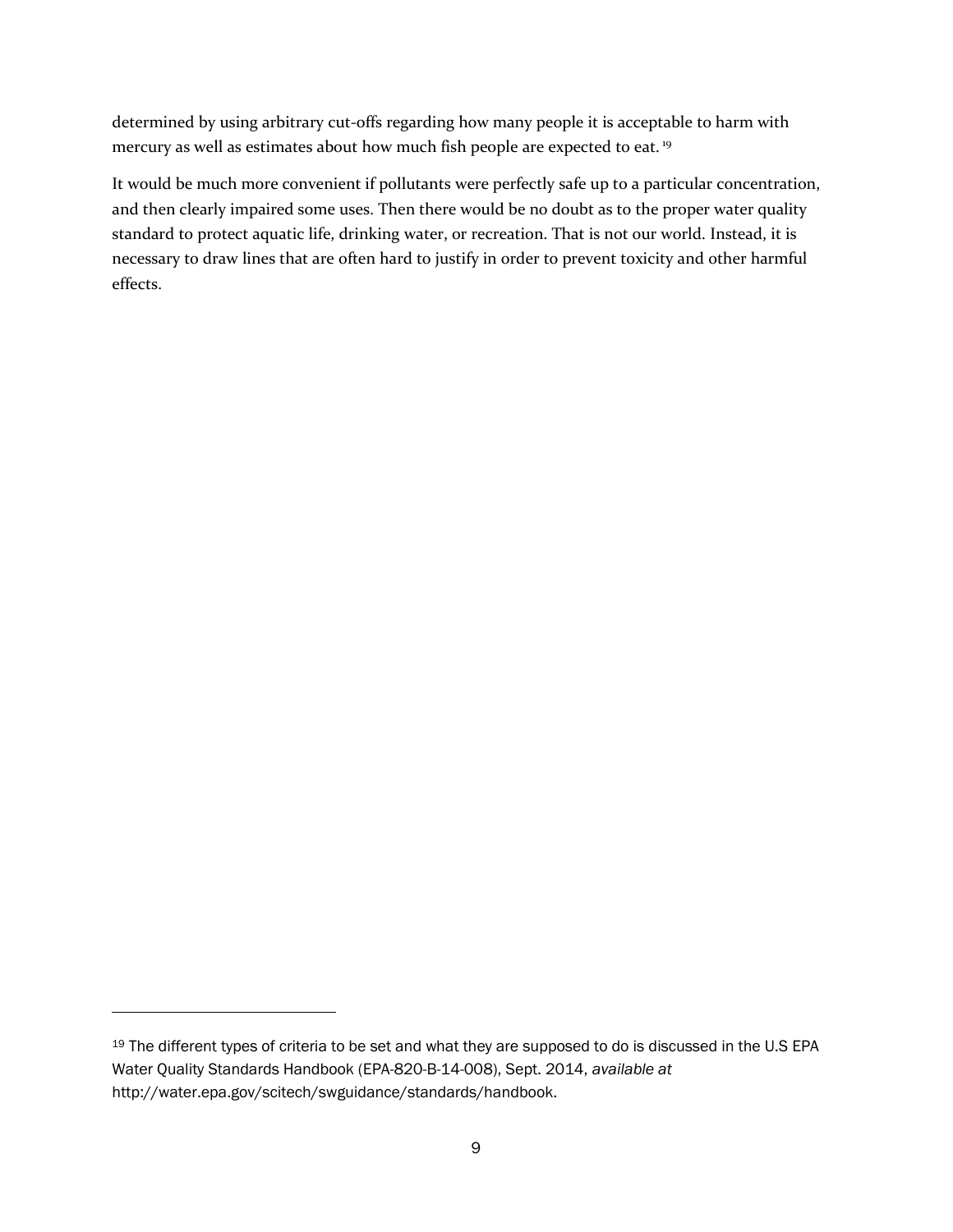## 2 NUTRIENT LIMITATION AND EXCUSES FOR NUTRIENT POLLUTION OF LIMITED VALUE

It is true that nitrogen and phosphorus, insofar as they act as nutrients, have a different bad effect on the uses of water bodies than toxins.<sup>20</sup> Generally, their effect is to cause unnatural levels or types of plant, algal, or bacteria growth which, in turn, have various bad effects on other forms of aquatic life, drinking water supplies, and recreational uses.<sup>21</sup>

#### 2.1 Liebig's Law

A number of distinctions must be made between forms of nitrogen and phosphorus and types of plant, algal, and bacterial growth that result from nitrogen and phosphorus pollution. However, the first concept that must be understood is Liebig's Law.

As you may recall from high school biology, the process of photosynthesis requires a number of inputs including sunlight, water, a place to live (habitat), and many different chemicals that work as nutrients, including nitrogen and phosphorus. Generally, whatever is in shortest supply relative to the needs of the plants dictates how much growth there can be. This is known as Liebig's law of the minimum. Under Liebig's Law, the input to plants and algae in shortest supply relative to their needs limits the total amount of growth,<sup>22</sup> so that input is said to be "limiting."<sup>23</sup> For example, if there is no sunlight, photosynthesis cannot occur no matter how much water and nutrients are present.<sup>24</sup>

Adding more of the inputs that are not limiting, or reducing the level of an input that is already present in a surplus to a level where it is still in surplus, will not generally affect plant or algal growth.<sup>25</sup> For example, adding more nitrogen is not going to help a plant that is not getting enough

<sup>20</sup> Nitrogen has both a toxic and a nutrient effect.

<sup>21</sup> U.S. EPA, 75 Fed. Reg., No. 233, at 75,765-68 (Dec. 6, 2010).

<sup>22</sup> Dodds & Whiles, *supra* at 449; Walter R. Hill & Shari E. Fanta, *Phosphorus and Light Colimit Periphyton Growth at Subsaturating Irradiances*, Freshwater Biology 53, 2008, 215-25, at 216; Vladimir Novotny & Gordon Chesters, Handbook of Nonpoint Pollution (1981) at 54.

<sup>23</sup> Débora Figueroa-Nieves, Todd V. Royer, & Mark B. David, *Controls on Chlorophyll-a in Nutrient-Rich Agricultural Streams in Illinois, USA*, Hydrobiologia 568, 2006, 287-98 at 297.

<sup>24</sup> Todd V. Royer et al. *Assessment of Chlorophyll-α as a Criterion for Establishing Nutrient Standards in the Streams and Rivers of Illinois*, J. of Environ. Qual. 37, 2008, 437-47. Other types of growth may occur if given enough nutrients, such as algae that do not need much light.

<sup>25</sup> Figueroa-Nieves et al., *supra* at 296.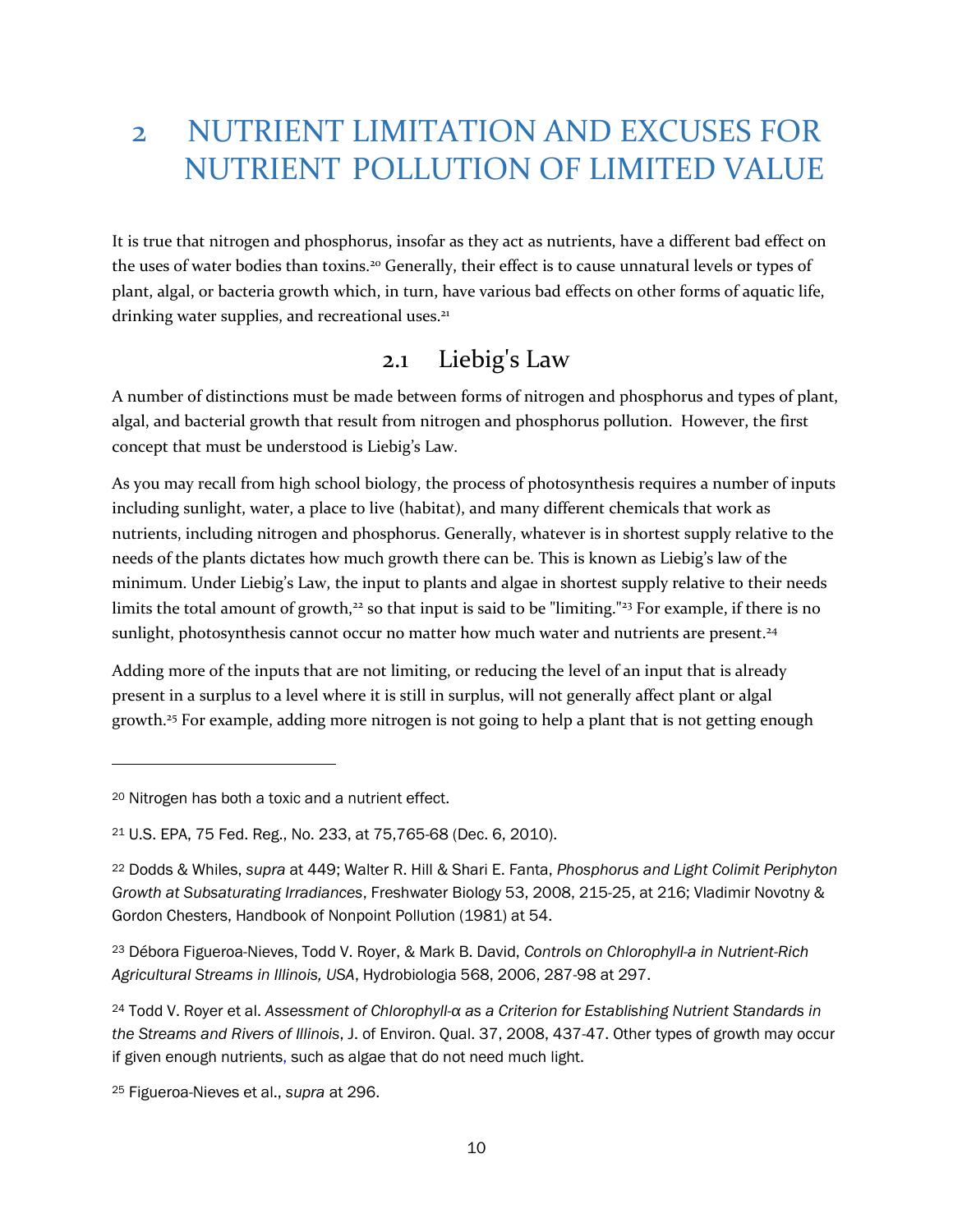sunlight to use the nitrogen it already has, and reducing the amount of nitrogen will not reduce growth.<sup>26</sup> This seems to indicate the lack of a typical dose-response relationship, a claim used by some to differentiate nutrient pollution from other types of pollution. But actually, there is not that great a difference between nutrients and toxins in this respect.

#### 2.2 Dose-Response Relationship

It is generally true that toxins added to a water body in high enough amounts first kill the aquatic life most sensitive to them and, as more are added, they kill the less sensitive aquatic life until the only organisms that can live there are those which are totally immune to that toxin. So, for a range of concentrations, there is a dose-response relationship with a higher dosage meaning less aquatic life.

The claim that nutrient pollution is different from toxin pollution because there is no typical doseresponse relationship is based on a false comparison. Note that many situations will cause there to be no dose-response relationship for toxins as well. For example, if a lack of habitat or a different pollutant has already killed off the species sensitive to the toxin, no change will be observed when the toxin is added. Also, above a certain concentration, everything that can be hurt by the toxin will be dead and there will be no further response from adding more of the toxin.

As will be discussed in greater detail below, in natural freshwater systems unaffected by sewage, fertilizer, or other pollution, the necessary input that is in shortest supply is normally phosphorus.<sup>27</sup> Under these circumstances, phosphorus is "limiting" under Liebig's Law. When phosphorus pollution is added to a natural freshwater aquatic system, plant and algal growth will increase with the increase in phosphorus until the point at which phosphorus is no longer limiting. Then some other input (e.g., physical factors, light, nitrogen, or space in which to grow) becomes the limiting factor.

This phenomenon was observed in Illinois by working scientists who reported that there was a strong correlation between total phosphorus (TP) levels and algae floating in the water column at sites with an open canopy (i.e., light was not limiting) up to a concentration of 0.2 mg/L TP.<sup>28</sup> Once TP was

<sup>26</sup>JoAnn M. Burkholder & Patricia M. Glibert, *Eutrophication and Oligotrophication*, in Encyclopedia of Biodiversity (2d ed. 2013), 347-371, at 351. The lack of light may be due to the fact that the water body is suffering from sedimentation from agriculture or construction that is causing the water to be full of soil or other particles ("suspended solids" or "turbidity").

<sup>27</sup> *Id.* at 349; Dodds & Whiles, *supra* at 360; Mason, *supra* at 128.

<sup>28</sup> Royer et al., *supra* at 442; Linda M. Jacobson, Mark B. David, & Corey A. Mitchell, *Algal Growth Response in Two Illinois Rivers Receiving Sewage Effluent*, J. Freshwater Ecol., *23*(2), 2008, 179-187. The addition of sewage effluent did not matter to streams that already had phosphorus in great excess from agricultural sources; Michelle A. Evans-White et al., *Thresholds in Macroinvertebrate Biodiversity and Stoichiometry across Water-Quality Gradients in Central Plains (USA) Streams*, J. N. Am. Benthol.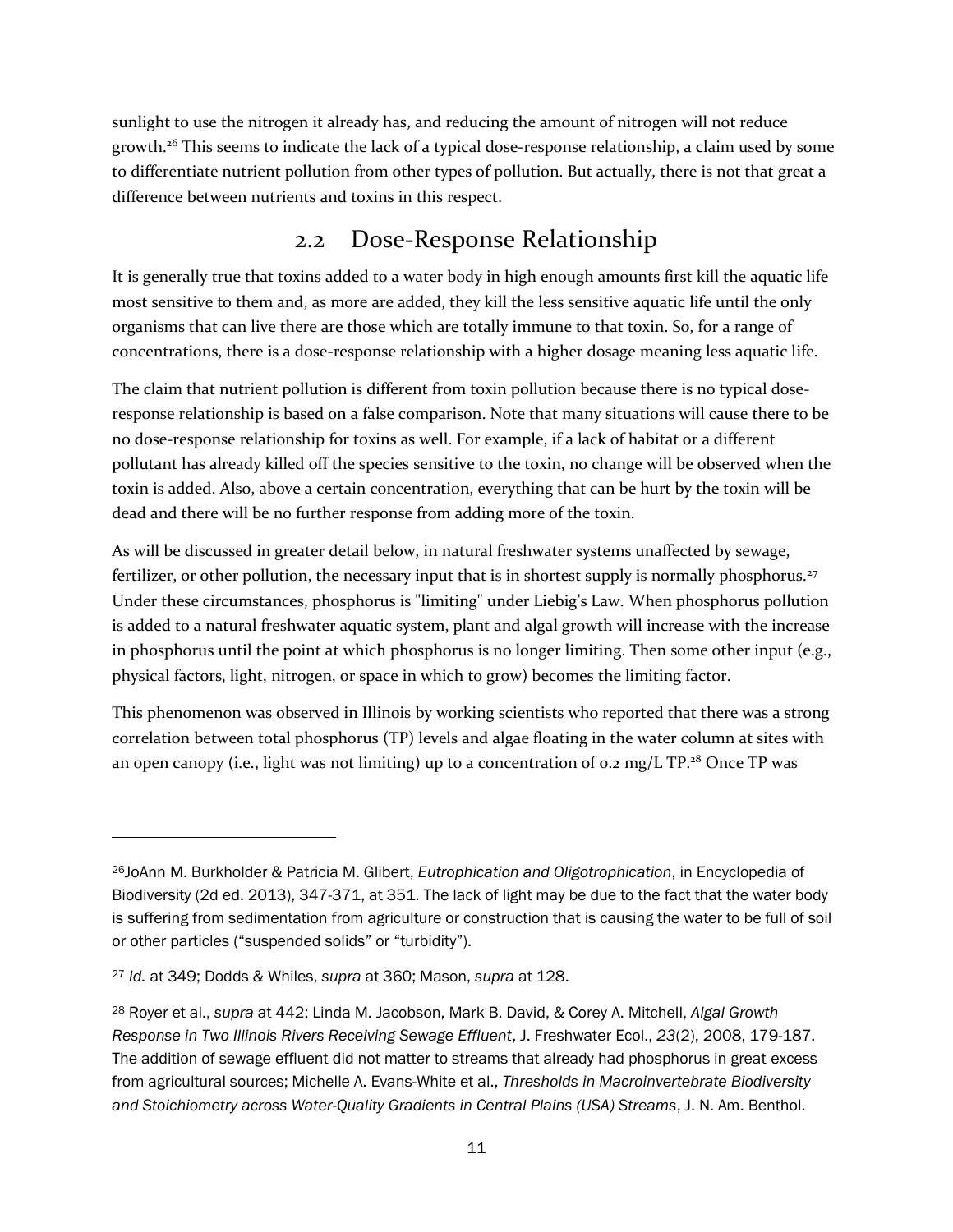above 0.2 mg/L (= 200  $\mu$ g/L), it did not matter how much more TP was there. Simply put, at above 0.2 mg/L, phosphorus was not limiting.

One may often hear agency officials or nutrient polluters say that the nutrient in discussion is "not limiting" in the waters in question. The implication is that the pollutant is unimportant and therefore not affecting water quality. Generally, this suggestion is wrongheaded because although phosphorus is not now limiting, it *should be*. Without phosphorus pollution in the example above, phosphorus *would be* the limiting factor.

There are a few freshwater rivers or lakes that have so much natural background phosphorus that phosphorus pollution would not be limiting even if there was no pollution, but that is very rarely the case. Normally, if one reduces phosphorus pollution in freshwater systems to below the limiting level, it will reduce plant and algal growth. There have been numerous dramatic successes where improved water quality has resulted from reductions in phosphorus pollution.<sup>29</sup> However, the reduction in TP levels required for such a success may be bigger than state officials and dischargers want to contemplate.

Also, it might take a while to see the improvement because of the large amount of phosphorus pollution that settled out to the bottom mud (sediment) where it can continue to fuel plant and algal growth.<sup>30</sup> Reducing the levels of phosphorus from *way* too much to *merely* too much is unlikely to result in any improvement in water quality.<sup>31</sup> (It might help water quality downstream where phosphorus does become limiting, but does nothing visible in the area being targeted for cleanup.)

### 2.3 No Correlation, No Problem?

The supposed lack of correlation between phosphorus concentrations and plant and algal growth is the main argument of those opposing the establishment of protective criteria and permit limits for phosphorus. The basic absurdity of this pseudo-scientific defense of the status quo can be shown by analogy. In the 1929 St. Valentine's Day Massacre, all of the victims died even though some of them had been shot many more times than others. There is no correlation, then, between the number of times a victim was shot and death. According to the no-correlation-then-not-the-problem theory, one would conclude that shotguns and tommy guns did not affect the health of Chicago gangsters in the

Soc., *28*(4), 2009, 855-868, at 866. Scientists looking at waters in Kansas, Missouri and Nebraska also found that most of the waters they studied had levels of TP above biologically significant thresholds.

<sup>29</sup> Helen P. Jarvie et al., *Phosphorus Mitigation to Control River Eutrophication: Murky Waters, Inconvenient Truths, and "Postnormal" Science*, J. Environ. Qual. 42, 2013, 295-304 at 296.

<sup>30</sup> *Id.* at 296-97.

<sup>31</sup> *Id.* at 299; Royer et al., *supra* at 443.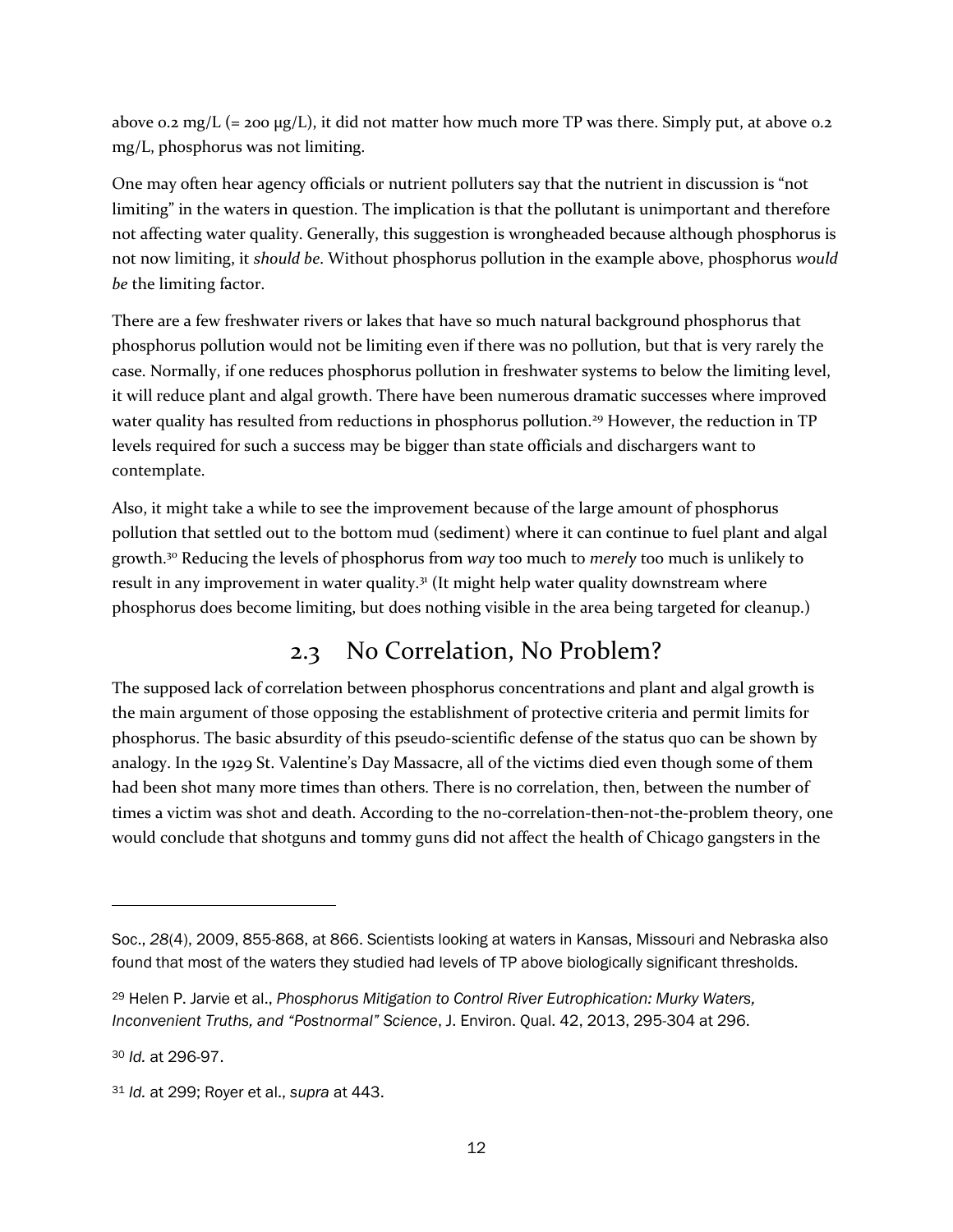20s. Even lawyers, at least those not being retained by polluters, can see that there is a flaw in that argument.

Unfortunately, Illinois, Indiana, Iowa and, to a lesser degree, other Midwestern states have very few waters that are not full of sewage, fertilizer, or both. The study of Illinois streams and rivers mentioned above found only eight sites out of 109 that had levels of TP below the limiting level; most had such high levels of phosphorus pollution that adding more phosphorus would not have affected plant and algal growth.<sup>32</sup> To put it another way, less than 10% of the Illinois streams and rivers studied had taken less than the number of bullets it took to kill members of the Bugs Moran gang.

<sup>32</sup> Royer et al., *supra* at 442.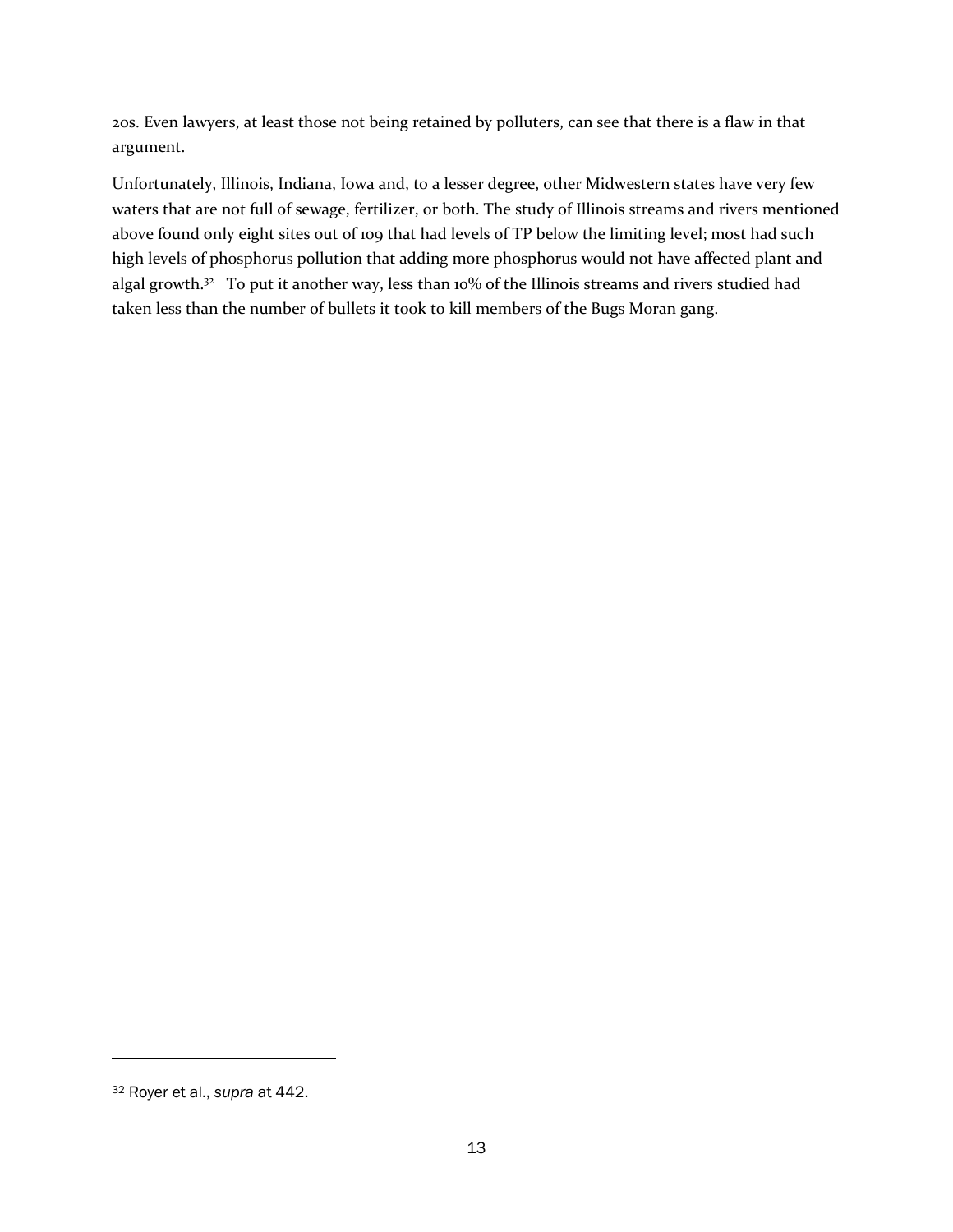### 3 NITROGEN

Nitrogen is an element that makes up four-fifths (80%) of the gases in the atmosphere where it takes the form of  $N<sub>2</sub>$  gas and generally stays there. That nitrogen form is inaccessible to most life because most forms of life cannot break down the bond that nitrogen atoms form with other nitrogen atoms. For this reason, nitrogen is often a nutrient that limits plant growth because there is a lack of reactive or biologically available nitrogen.<sup>33</sup> The forms of nitrogen most relevant to the nutrient water pollution issues at hand are ammonia (NH<sub>3</sub>), ammonium (NH<sub>4</sub><sup>+</sup>), and nitrate (NO<sub>3</sub><sup>-</sup>).<sup>34</sup>

Fritz Haber is one of the most important scientists in history, although few have heard of him. He is important for two discoveries: the Haber nitrogen fixation process ( $N_2 + 3 H_2 \rightarrow 2 NH_3$ ) and nerve gas. <sup>35</sup> The Haber nitrogen fixation process, also known as the Haber Bosch process, is responsible for creating fertilizers that help feed several billion people on Earth.<sup>36</sup> This biologically available form of nitrogen is applied to corn and many other crops in the form of anhydrous ammonia. In the environment this turns into ammonium ( $NH<sub>4</sub>$ <sup>+</sup>) and nitrate.<sup>37</sup> These are all forms of inorganic nitrogen and are readily used by corn and other plants. Unfortunately, ammonium and nitrate in particular are also readily used by aquatic plants and algae when these N forms reach water bodies.

Because nitrogen is generally the primary limiting nutrient (i.e., the nutrient algae run out of first, relative to their needs) in saltwater systems, nitrogen pollution causes algal blooms in oceans around the world. Along marine coasts, when the algae die and drop to the bottom mud, they rot and use up

<sup>33</sup> Tim Loughheed, *Wrangling Reactive Nitrogen: Strategies for Mitigating Pollution*, Environ. Health Persp. 120(5), May 2012, A200-03; Alan R. Townsend & Robert W. Howarth, *Fixing the Global Nitrogen Problem*, Sci. Am., Feb. 2010, 64-71.

<sup>34</sup> Dodds & Whiles, *supra* at 347. Ammoni*um* (NH<sup>4</sup> <sup>+</sup>) acts as both a nutrient and a toxic substance depending on the concentration and other environmental conditions. Ammonia (NH<sub>3</sub>) toxicity criteria is a nascent water quality issue due to U.S. EPA's 2013 establishment of more stringent ammonia criteria to protect native mussels, *available at* 

http://water.epa.gov/scitech/swguidance/standards/criteria/aqlife/ammonia.

<sup>35</sup> Daniel Charles, Between Genius and Genocide: The Tragedy of Fritz Haber (2006).

<sup>36</sup> Townsend & Howarth, *supra* at 64-71.

<sup>37</sup> Some of it also becomes nitrite, which is highly toxic, but which will be left out of this paper that is already too long and complicated.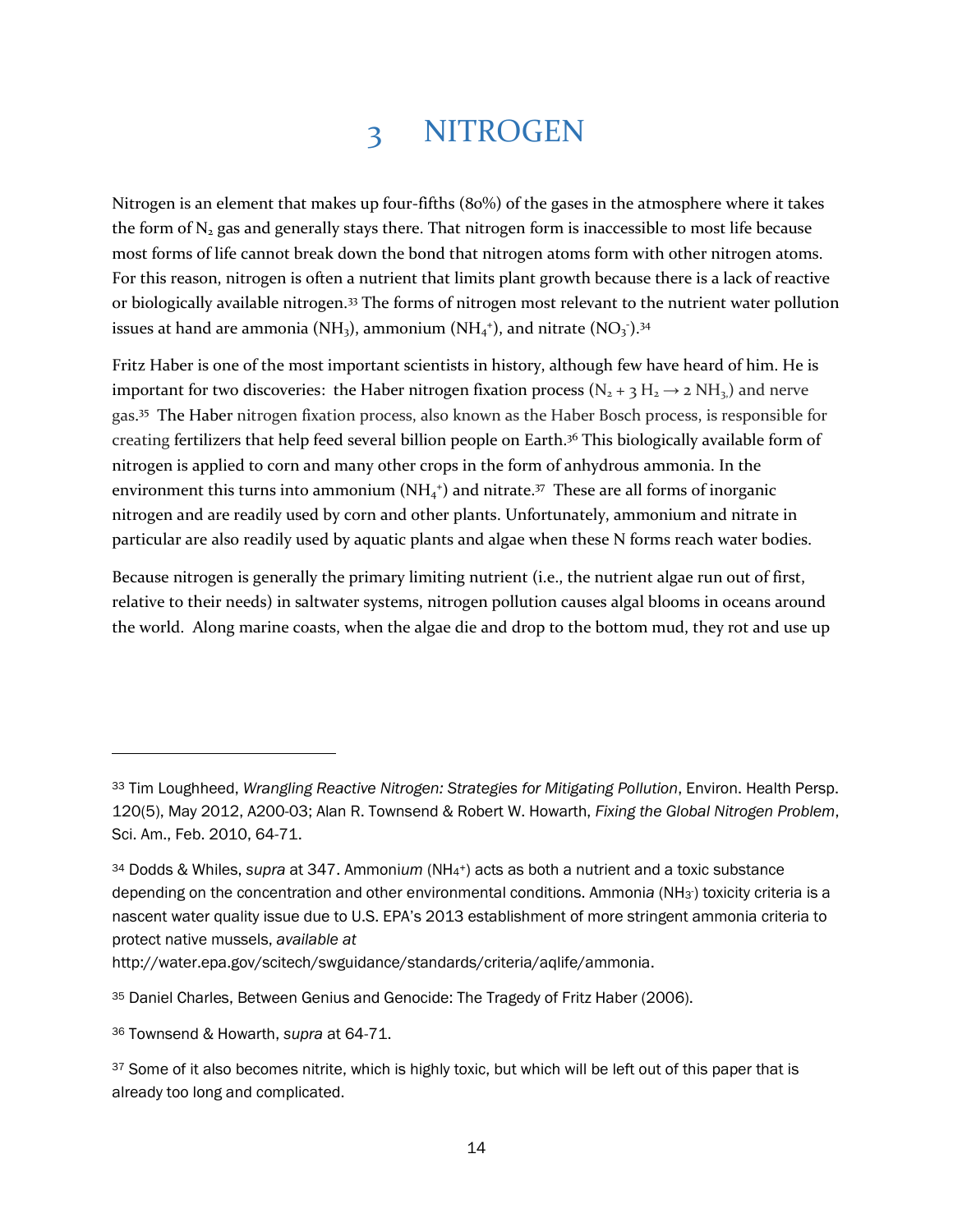oxygen. This causes dead zones in many seas where there is too little oxygen for fish, shrimp and other aquatic life to live.<sup>38</sup>

Most of the unnatural nitrate in the environment comes from fertilizer applied to crops or lawns ("nonpoint" sources, diffuse over the landscape), but other sources are sewage and oil refineries. Ammonia and nitrate discharged from "point" sources (i.e., coming out of one place or point, like a pipe) are first a toxic problem because they are toxic to many forms of aquatic life.<sup>39</sup> Ammonia is usually toxic to aquatic life at much lower levels than nitrate.<sup>40</sup> Ammonia and ammonium also directly take out of the water the dissolved oxygen that fish need to breathe, although this effect is frequently ignored by permit writers who only consider the carbon component of the wastewater oxygen demand.<sup>41</sup>

Because ammonia can be a major toxic problem for aquatic life, many sewage treatment plants are built to change the ammonia in the wastewater to nitrate before the wastewater is discharged. This process is called "nitrification" ( $NH_3 \rightarrow NO_3$ ). This is better than discharging highly toxic ammonia but not good enough, because nitrate also can act as both a toxin and a nutrient. What is needed is to take the nitrate and change it into oxygen and nitrogen that can then go back into the atmosphere as N2. There are sewage treatment processes for doing this "de-nitrification," including the Ludzack-Ettinger process,<sup>42</sup> but a small percentage of sewage treatment plants in the United States take this further step.

As mentioned, nitrogen is generally the primary limiting nutrient for plant and algal growth in marine waters unless there is pollution. There are freshwater bodies where nitrogen is limiting, but generally phosphorus is the most important limiting nutrient in rivers, streams, lakes and wetlands.<sup>43</sup>

 $\overline{a}$ 

<sup>40</sup> See 2013 U.S. EPA ammonia criteria, *available at* 

<sup>38</sup> Townsend & Howarth, *supra* at 68; National Research Council Committee on the Mississippi River and the Clean Water Act, *Mississippi River Water Quality and the Clean Water Act: Progress, Challenges and Opportunities*, 2008, at 44-45, 74, *available at* http://nap.edu/catalog/12051.html.

<sup>39</sup> Burkholder & Glibert, *supra* at 366.

http://water.epa.gov/scitech/swguidance/standards/criteria/aqlife/ammonia.

<sup>41</sup> Rodger Baird & Roy-Keith Smith, Third Century of Chemical Oxygen Demand 116-17 (2002).

<sup>42</sup> U.S. EPA, Municipal Nutrient Removal Technologies (832-R-08-006) § 2.2.2 (Sept. 2008), available at http://water.epa.gov/scitech/wastetech/upload/mnrt-volume1.pdf. I cannot forego mentioning that Morris B. Ettinger was my father, but I must assure the reader that I will not receive any financial remuneration if the spread of wisdom contained in this paper leads to greater use of the L-E process.

<sup>43</sup> Daniel J. Conley et al., *Controlling Eutrophication: Nitrogen and Phosphorus*, Sci. 323, 2009, 1014-15. There are also freshwater systems where nitrogen and phosphorus are said to be "co-limiting," as well as freshwater systems that are naturally phosphorus-limited, but have received so much phosphorus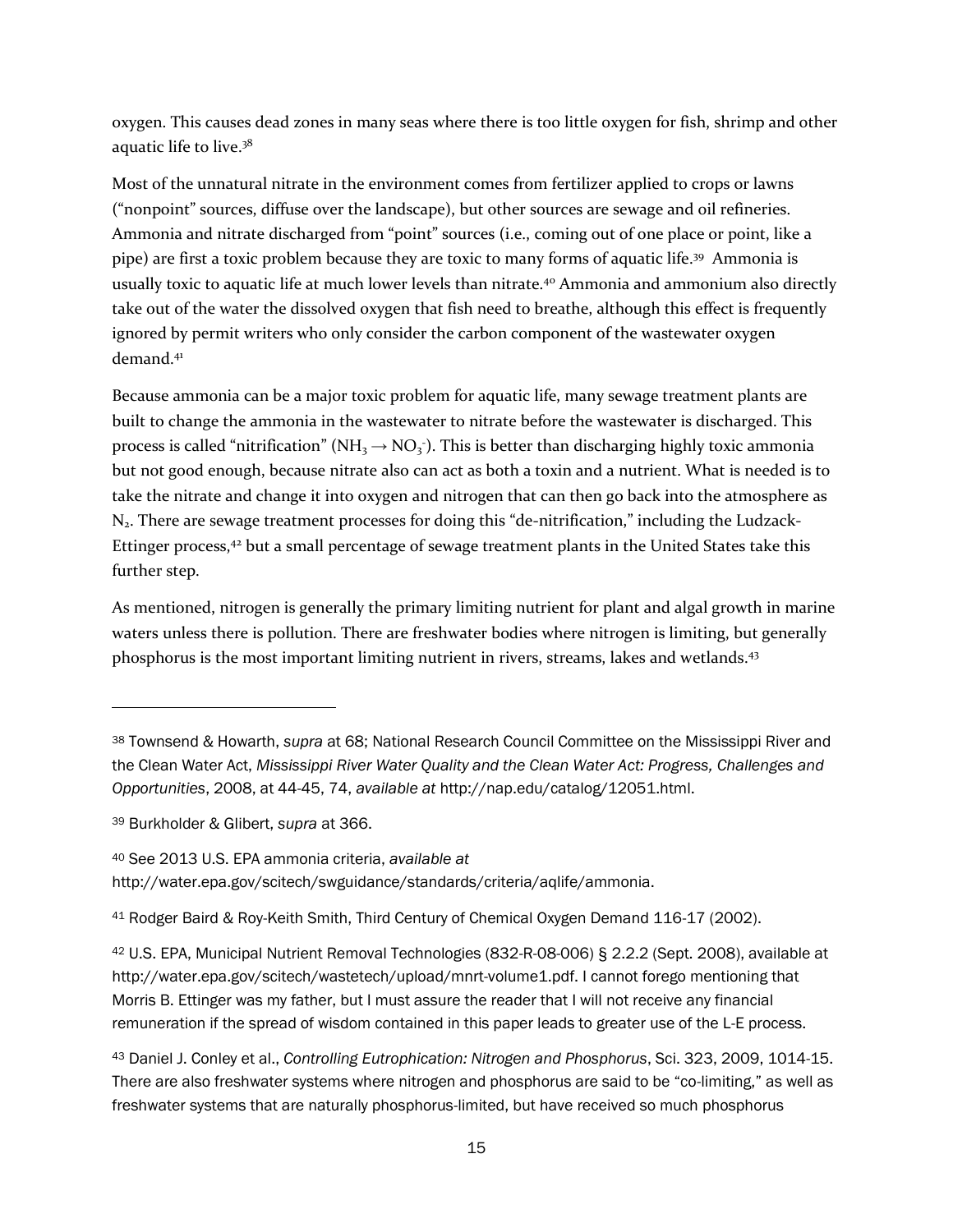## 4 PHOSPHORUS

Phosphorus is also an element. Unlike nitrogen, it cannot be returned to the atmosphere. Phosphorus can be tied up, settled deep into sediment, or otherwise become biologically unavailable for aquatic life. Under natural conditions, nearly all of the phosphorus is tied up, and it is often the most limiting nutrient in freshwater systems.

But few American water bodies are in anything like a natural condition. It has been said, "Indoor plumbing has been an environmental catastrophe for European and North American Rivers."<sup>44</sup> Phosphorus levels throughout much of the United States are greatly elevated above background conditions by sewage effluent and agriculture. <sup>45</sup>

There are a lot of different types of phosphorus compounds. For present purposes, the forms of phosphorus can be divided into total phosphorus (TP) and biologically available phosphorus (BAP). Total phosphorus is just what it sounds like, the total amount of phosphorus in the water. It includes phosphorus attached to soil particles or already taken up by algae or aquatic plants. BAP is loose phosphorus that can be readily taken up by plants and algae. Although slightly different or measuring a slightly different thing, soluble-reaction phosphorus (SRP), ortho-phosphorus, and inorganic phosphate  $(PO<sub>4</sub><sup>-3</sup>)$  all fit into the category of BAP.

A major error can be made if one does not distinguish total phosphorus from BAP. Scientists have written papers and regulatory agency officials have said in conferences that there was high plant or algal growth although phosphorus levels were low, but plants and algae simply cannot grow without adequate levels of phosphorus.

One of two things would have led to such a statement that plant or algal growth was high although P was low.<sup>46</sup> First, the scientist or state official's view of what constitutes a low level of phosphorus may have been distorted by years of studying extremely polluted waters. As was seen in the discussion of Liebig's Law, a water body can have high levels of algae if it has *enough* phosphorus even if it does not have *way too much* phosphorus, just as a gangster might be dead with two bullet wounds as well as 25.

pollution that nitrogen has become the primary limiting nutrient. This does not happen often, though, because generally there is nitrogen pollution where there is phosphorus pollution and, with so much nutrient pollution, something else (e.g., light or space) is limiting.

<sup>44</sup> Perry Rahn, Engineering Geology: An Environmental Approach 574 (1996).

<sup>45</sup> L. E. Gentry et al., *Phosphorus Transport Pathways to Streams in Tile-Drained Agricultural Watersheds,*  J. Environ. Qual. 36, 2007, 408-415 at 408.

<sup>46</sup> There are actually other possibilities, but venality and stupidity are beyond the scope of this paper.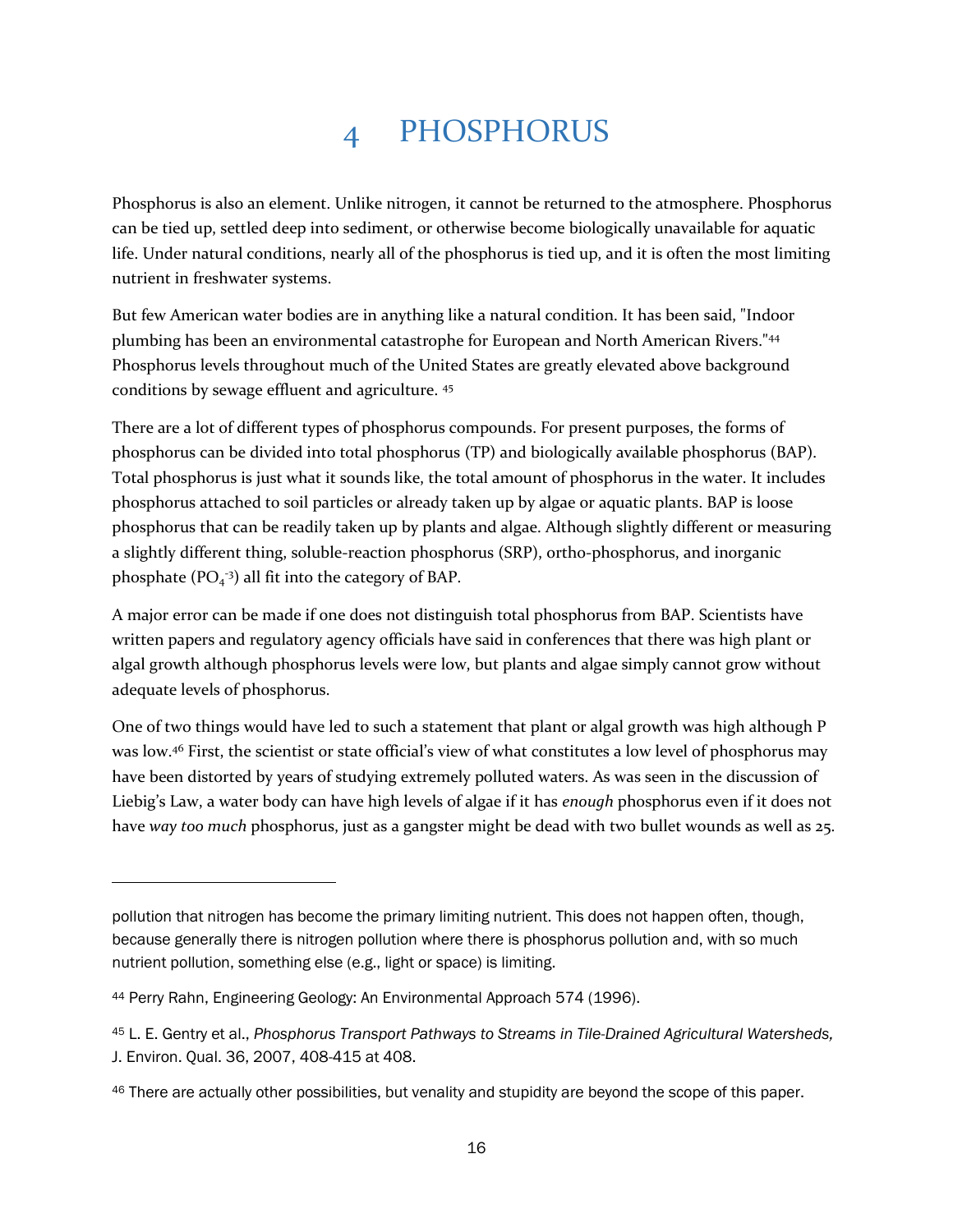The other possibility is that the scientist or state official who said phosphorus levels were low meant that *biologically available* phosphorus (e.g., SRP) was low. As noted, measures of SRP or other forms of BAP in the water do not include the phosphorus that has been taken up by the plants or algae. That is, what remains dissolved in the water is just a snapshot of the total supply that is available since most of it has been taken up by the plants and algae. Thus, even though concentrations of BAP are low, supply may be high.<sup>47</sup> One cannot measure how phosphorus has affected a water body solely by measuring only the BAP left around any better than one can determine how much pizza was delivered to a frat party just by looking at how many slices are left at the end of the night.<sup>48</sup> Much of the pizza is now in the frat boys.

BAP dissolved in the water is snapped up by plants and algae, often in seconds, in any water body in which phosphorus is limiting. Thus a water body with low levels of BAP still might have, and in U.S. waters usually does have, excessive phosphorus and excessive plant and algal growth compared to what there would be without phosphorus pollution. On the other hand, a freshwater body with a high level of BAP is probably one in which phosphorus is not now limiting, but if there was less pollution, *would* be limiting. As a leading scientist in the area said with regard to the SRP measure of BAP, "If SRP values are very high (>0.1 mg/L), then they likely make up much of the TP and indicate a very Penriched system (e.g., in sewage effluent)."<sup>49</sup>

It should also be understood that, because BAP can be immediately used by plants, algae, and bacteria, it is a far more potent source of phosphorus pollution than phosphorus attached to particles, or particulate phosphorus. For this reason, per unit of TP, sewage treatment plants that do not treat adequately for P are generally a worse problem than agriculture. Phosphorus from sewage comes mainly in the form of BAP while most of the P coming from row crop agricultural pollution comes in the particulate form.<sup>50</sup>

<sup>47</sup> Walter K. Dodds, *Misuse of Inorganic N and Soluble Reactive P Concentrations to Indicate Nutrient Status of Surface Waters*, J. N. Am. Benthol. Soc. *22*(2), 2003, 171-181.

<sup>48</sup> If a lot of pizza is left over, one knows that something other than the amount of pizza available limited consumption at the party, and that too much pizza was ordered. To decide if the frat boys over-ate, one might compare the number of frat boys who attended the party to the number of empty pizza boxes – but phosphorus pollution does not normally come in a box.

<sup>49</sup> Dodds (2003), *supra* at 179.

<sup>50</sup> Helen K. G. R. Millier, Peter S. Hooda, *Phosphorus Species and Fractionation – Why Sewage Derived Phosphorus is a Problem*, J. Env. Mgt. 92, 2011, 1210-1214; Helen P. Jarvie, Colin Neal, & Paul J. A. Withers, *Sewage-Effluent Phosphorus: A Greater Risk to River Eutrophication than Agricultural Phosphorus?* Sci. Total Environ. 360, 2006, 246-53. Phosphorus that comes through the tile drains from farms is often biologically available phosphorus.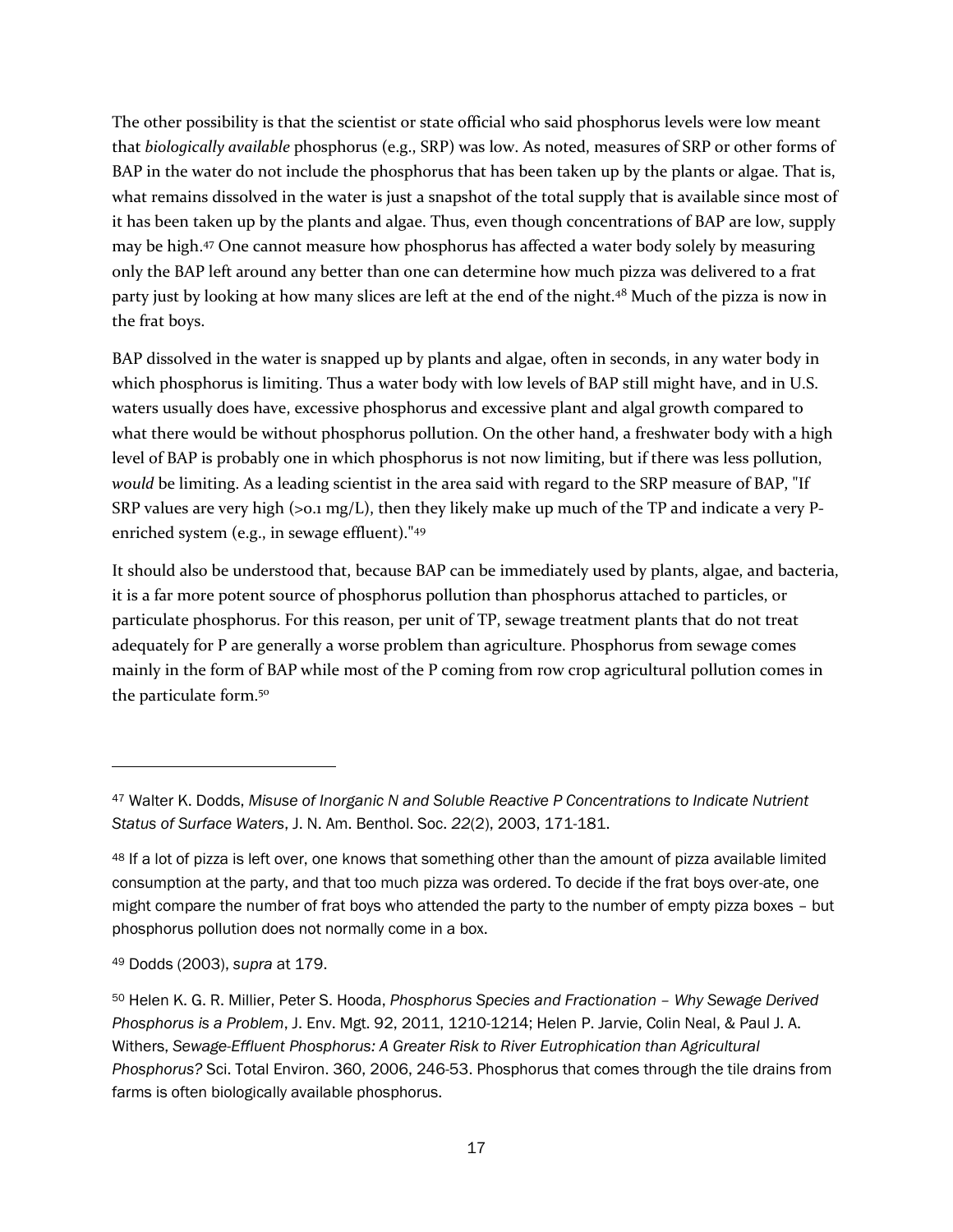# 5 NUTRIENT POLLUTION-FUELED GROWTH

One way in which nutrient pollution causes problems for aquatic life and people is by causing the growth of unwanted species or the potentially harmful *excess* growth of otherwise-harmless species of

algae and plants. These species are not inherently evil. Even cyanobacteria, which will be seen as a villain in what is to come, are natural and helpful up to some level. Indeed, it appears that the heaviest hitters are cyanobacteria, which began their work billions of years ago and are responsible for there being free oxygen in the atmosphere.<sup>51</sup> However, just as national park bears can become a nuisance when fed by tourists, algae, plants, and bacteria fed by pollution can also become a problem, only on a much larger scale.<sup>52</sup>

 $\overline{a}$ 



*Photo credit: Christian Fischer, licensed under CC BY-SA 3.0 via Wikimedia Commons*

#### 5.1 Growth Distinctions

When considering nutrient pollution-caused growth, a number of distinctions must be made. The first such distinction is between form of growth that photosynthesize and those that do not. Plants and algae (including cyanobacteria, or blue-green algae) photosynthesize, which means that during the day, when sunlight is available, they will take in carbon dioxide and produce oxygen, causing dissolved oxygen (DO) levels in the water to rise. <sup>53</sup> Alternately, when no sunlight is available, the DO levels will drop. These fluctuations of DO levels due to photosynthesis are called *diel* (24-hour) oxygen swings. 54

<sup>51</sup> David Biello, *The Origin of Oxygen in Earth's Atmosphere*, Sci. Am., Aug. 19, 2009, *available at* http://www.scientificamerican.com/article/origin-of-oxygen-in-atmosphere.

<sup>52</sup> E. C. Pielou, Fresh Water 234-36 (1998): discussion of bacteria and the effect of phosphate on bacteria and quality impacts of increased bacteria growth.

<sup>53</sup> Steven Stanley, Earth and Life through Time 256-58 (1986). I am certain you are dying to know that cyanobacteria are not true algae because they are prokaryotes, single-celled organisms without a membrane-bound nucleus, while true algae are eukaryotes that have a nucleus.

<sup>54</sup> Burkholder & Glibert, *supra* at 351. "Diel" refers to a 24-hour period which is what is being discussed here; Wetzel, *supra* at 154. Oxygen fluctuations caused by photosynthesis are also referred to as "diurnal", although that term refers to daytime and the fluctuation occurs over a period of day and night. It sometimes seems like scientists are not a whole lot better at keeping their terminology straight than lawyers and agency officials.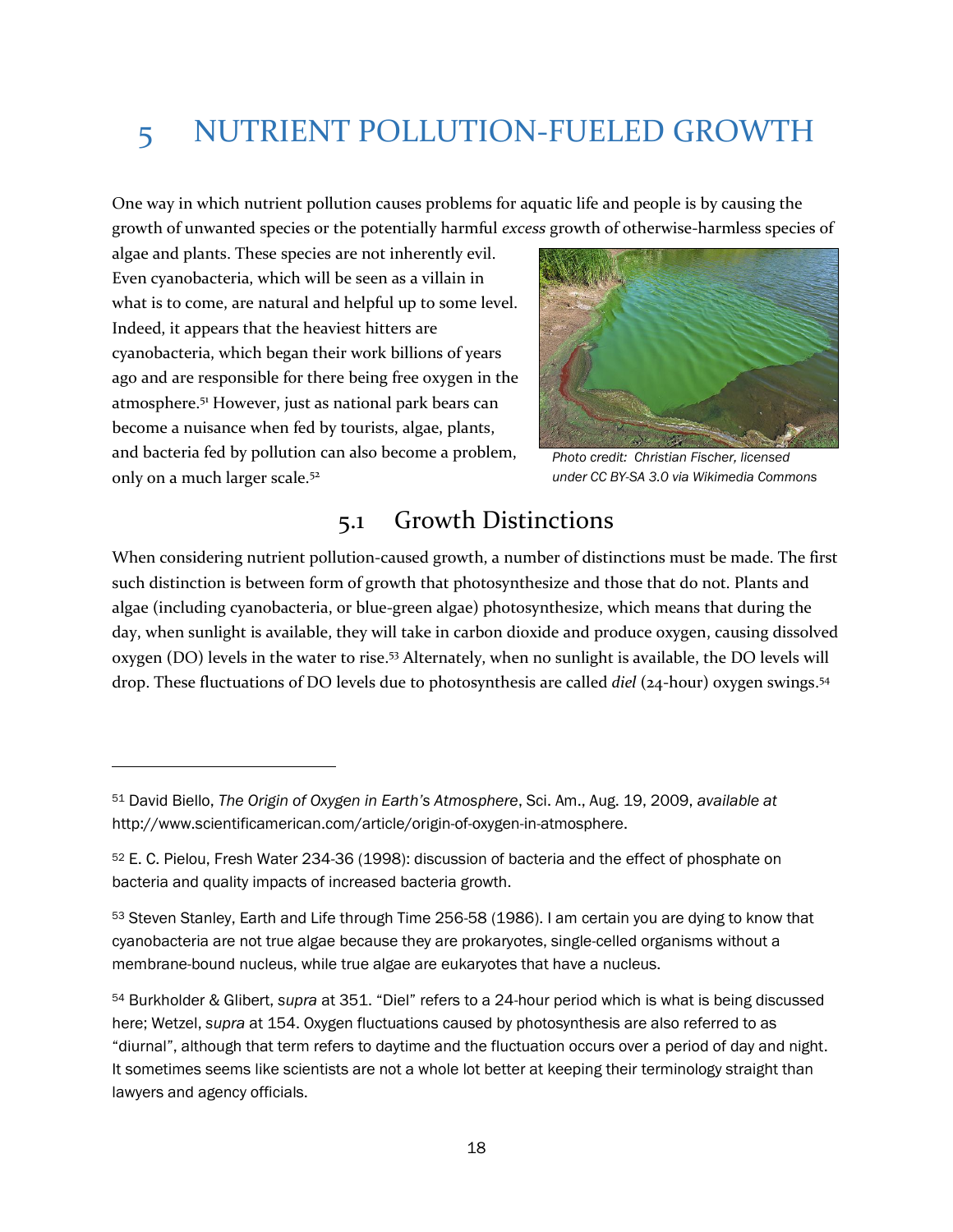On the other hand, most types of bacteria and some other forms of growth that can be promoted by nutrient pollution do not photosynthesize. These forms of life (heterotrophs) do not cause diel swings in DO levels because they are net users of oxygen at all times.

Of the things that photosynthesize, there is algae, a term that refers to primitive organisms that photosynthesize but do not have higher plant organs such as roots, stems, flowers and leaves.<sup>55</sup> Then there are plants, some of which are nicer than others. Some plants are invasive species that have aggressively taken over many lakes and streams, such as Eurasian Watermilfoil, Curly Leaf Pondweed, Brazilian Elodea and Hydrilla.<sup>56</sup>

#### 5.2 Cyanobacteria

Special notice must be taken of certain types of nutrient pollution-fueled growth that have some particular ill effects. One such nasty species is cyanobacteria, a type of bacteria that photosynthesizes and has been on the planet many years. Cyanobacteria are not inherently bad any more than scorpions, mosquitoes or kudzu were created by Sauron, but they have several nasty features that

make it undesirable for most of them to dominate a water body. Cyanobacteria that create toxins and noxious blooms and that are inferior food for fish are favored by high levels of phosphorus and nitrogen in freshwater.<sup>57</sup>

There is a wide variety of cyanobacteria that may react differently to different levels of phosphorus and different ratios of nitrogen to phosphorus in the water.<sup>58</sup> It is generally understood that having more phosphorus will lead to greater levels of cyanobacteria.<sup>59</sup> It also has been shown that lakes (at least in Europe) are more likely to



*Photo credit: Michael Ely, licensed under CC BY-SA 2.0 via Wikimedia Commons*

violate the World Health Organization standards for cyanobacteria toxins as phosphorus levels rise

 $\overline{a}$ 

http://journals.plos.org/plosone/article?id=10.1371/journal.pone.0038757.

<sup>55</sup> Linda Graham, James E. Graham & Lee W. Wilcox, Algae (2d. Ed., 2009).

<sup>56</sup> Pictures of these monsters can be found at http://www.rtrcwma.org/wetland.pdf.

<sup>57</sup> Burkholder & Glibert, *supra* at 357.

<sup>58</sup> Andrew M. Dolman et al., *Cyanobacteria and Cyanotoxins: The Influence of Nitrogen versus Phosphorus* PLOS ONE *7*(6), 2012, *available at*

<sup>59</sup> Pielou, *supra* at 35. "…pollution of a lake with added phosphates causes rampant blooms of blue-green bacteria, whose growth was previously checked by lack of phosphate."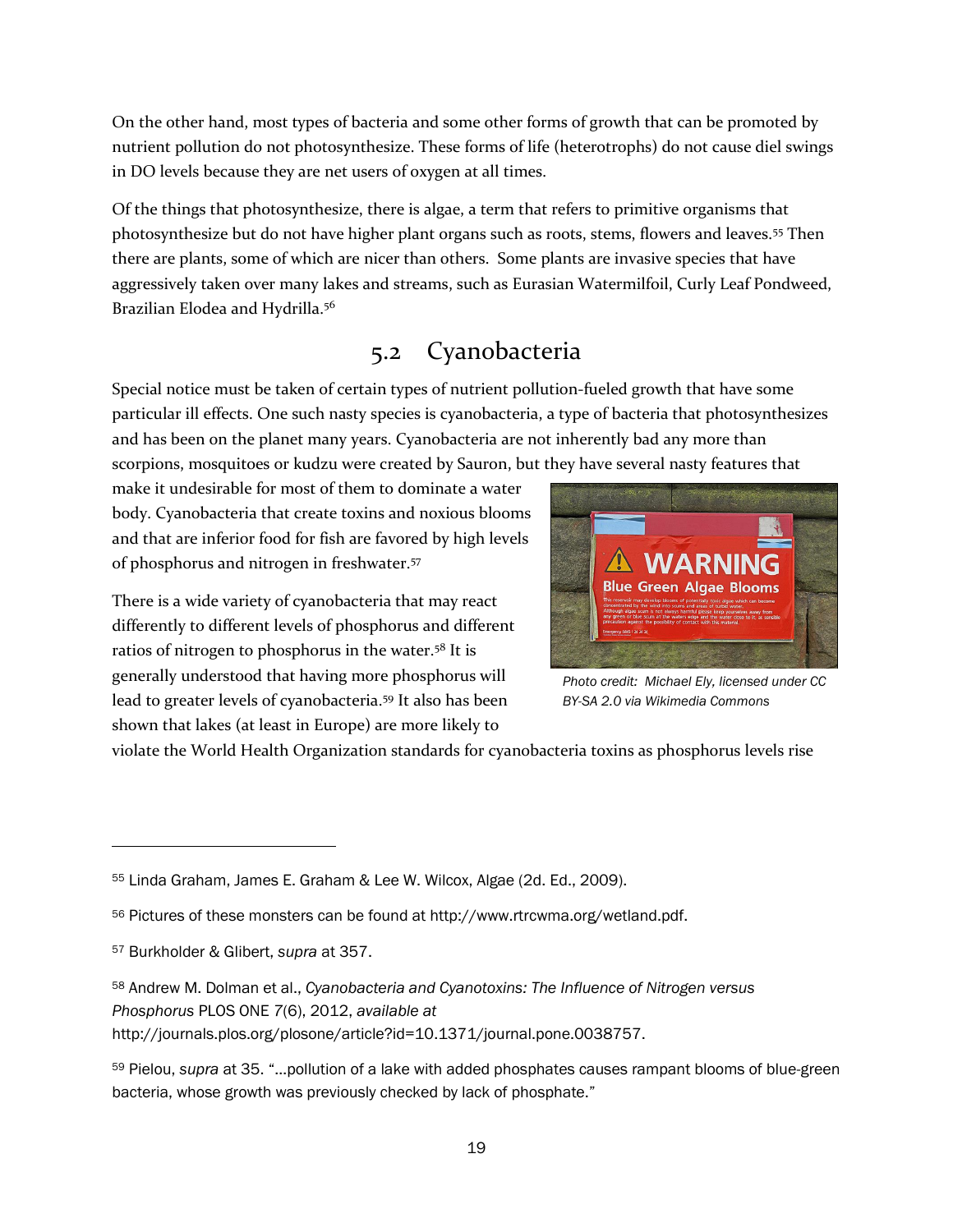from 0.016 mg/L to 0.054 mg/L.<sup>60</sup> Because some species of cyanobacteria can pull nitrogen from the air, nitrogen is unlikely to be limiting for those species which is why phosphorus pollution frequently favors cyanobacteria.<sup>61</sup> Cyanobacteria are also likely to become more prevalent in areas that global climate change has caused to become warmer.<sup>62</sup>

Unfortunately, there is no easy test for the amount of cyanobacteria in the water nor any easy way to determine how much toxin a given amount of cyanobacteria will produce.<sup>63</sup>

l

<sup>60</sup> Laurence Carvalho et al., *Sustaining Recreational Quality of European Lakes: Minimizing the Health Risks from Algal Blooms through Phosphorus Control*, J. Appl. Ecol. *50*(2), Apr. 2013, 315-323.

<sup>61</sup> Dodds & Whiles, *supra* at 349; Mason, *supra* at 138. "Blooms of cyanobacteria form where nutrient loading is high, where the ratio of nitrogen to phosphorus is low, where conditions in the water are warm and still and where large-bodied grazers such as *Daphia* are scarce."

<sup>62</sup> Cayelan C. Carey et al., *Eco-Physiological Adaptations that Favour Freshwater Cyanobacteria in a Changing Climate*, Water Res. 46 (2012), 1394-1407; Hans W. Paerl & Jef Huisman, *Blooms Like it Hot*, Sci. 320, 2008, 57-58.

<sup>63</sup> The level of toxins created by the cyanobacteria can be measured and on May 6, 2015, U.S. EPA published a guidance on the levels of certain toxins deemed to be unhealthy. http://yosemite.epa.gov/opa/admpress.nsf/0/547DC50C15C82AAF85257E3D004D7F67.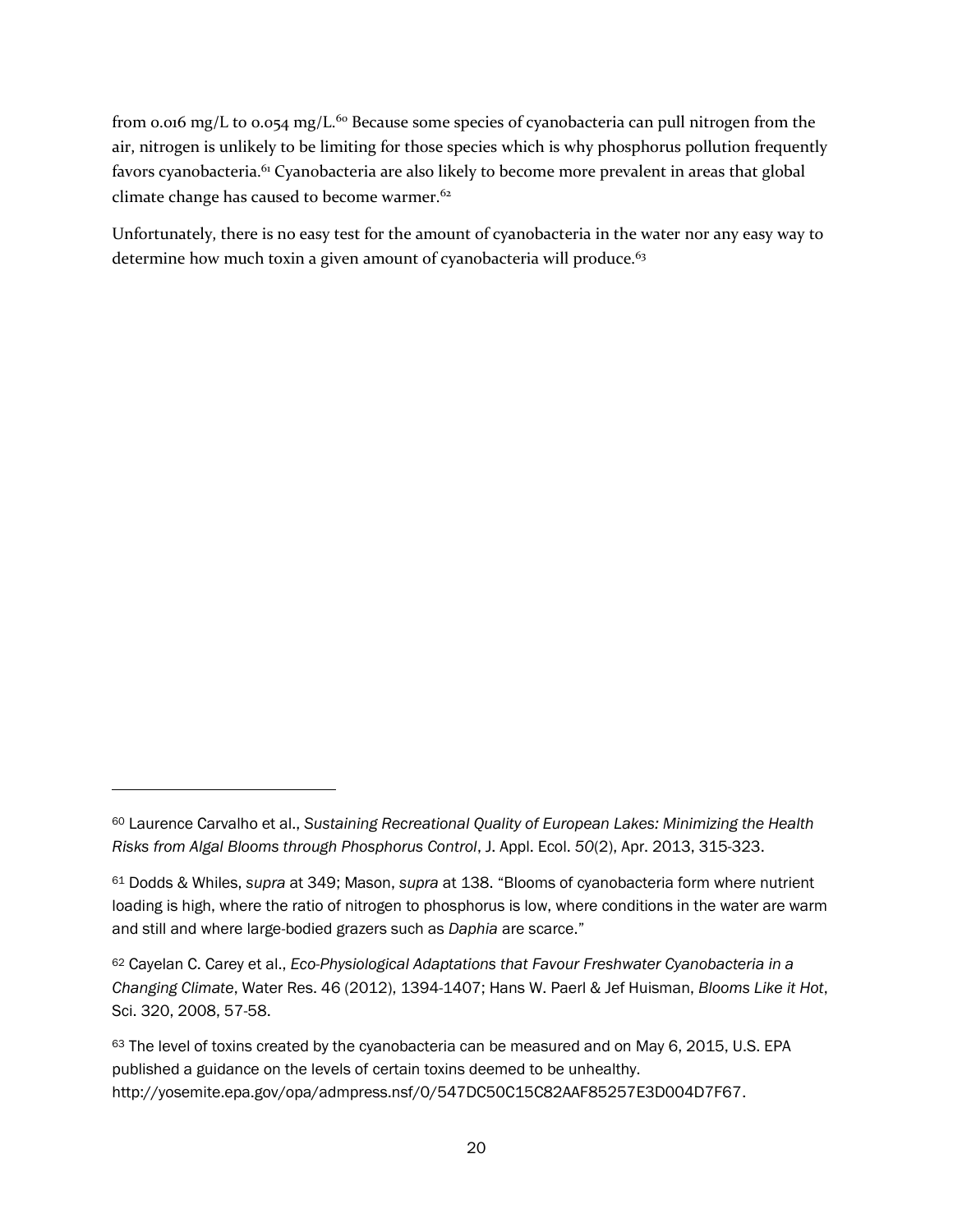## 6 FACTORS TO CONSIDER IN DETERMINING WHETHER A WATER BODY HAS BEEN IMPAIRED BY NUTRIENT POLLUTION

When determining if a water body has a harmful level of nutrients (nutrient impairment), one may look at its chlorophyll or DO levels because a high level of chlorophyll or low levels of DO can show excess, harmful growth. But again distinctions must be made, as the following sections illustrate.

#### 6.1 Chlorophyll

All plants and algae that photosynthesize have the universal plant pigment chlorophyll *a* that is essential to the process. Rivers with high levels of nutrients generally have high levels of floating or suspended algae in the water column (a.k.a. "sestonic" algae or "phytoplankton") and, thus, high measures of chlorophyll  $\alpha$  (> 10  $\mu$ /mg), a good indication of excessive algal growth.<sup>64</sup>

However, the absence of such high sestonic chlorophyll does *not* mean there is not a problem.<sup>65</sup> This is because there is chlorophyll in the water that is typically not measured. The chlorophyll in large aquatic plants and algae, such as those attached to the bottom of the water body, or to rocks, or floating on top of the water, is not included in a typical chlorophyll  $\alpha$  measurement due to the sampling difficulty. Collecting all those plants and floating or bottom-attached algae in a measured area, and scraping the bottom of water bodies and rocks, is tiresome work. On the other hand, getting a sample for chlorophyll  $\alpha$  in sestonic algae just requires dipping a jar into the water and shipping the sample to a competent laboratory.<sup>66</sup>

Not only that, but in general, larger (non-wadeable) streams have much higher suspended algal chlorophyll α concentrations per unit of total phosphorus than wadeable streams because typically the

<sup>64</sup> Steven Heiskary & Howard Markus, *Establishing Relationships Among Nutrient Concentrations, Phytoplankton Abundance, and Biological Oxygen Demand in Minnesota, USA, Rivers*, Lake Reserv. Manage. *17*(4), 2001, 251-262; Erwin E. Van Nieuwenhuyse & John R. Jones, *Phosphorus-Chlorophyll Relationship in Temperate Streams and Its Variation with Stream Catchment Area*, Can. J. Fish. Aquat. Sci. 53, 1996, 99-105; I am sorry about using the term "sestonic" around lawyers who normally think of anything involving "tonic" as something to be mixed with gin. It is easier, though, than writing "floating or suspended" a lot of times and is the term your expert may want to use.

 $65$  For those of you who have somehow failed to learn Greek, α is the Greek letter "alpha" and here denotes a biochemical form of the chlorophyll molecule.

<sup>66</sup> Robert G. Wetzel & Gene E. Likens, Limnological Analyses (3d. Ed., 2010); Note that finding a competent laboratory is not always so easy.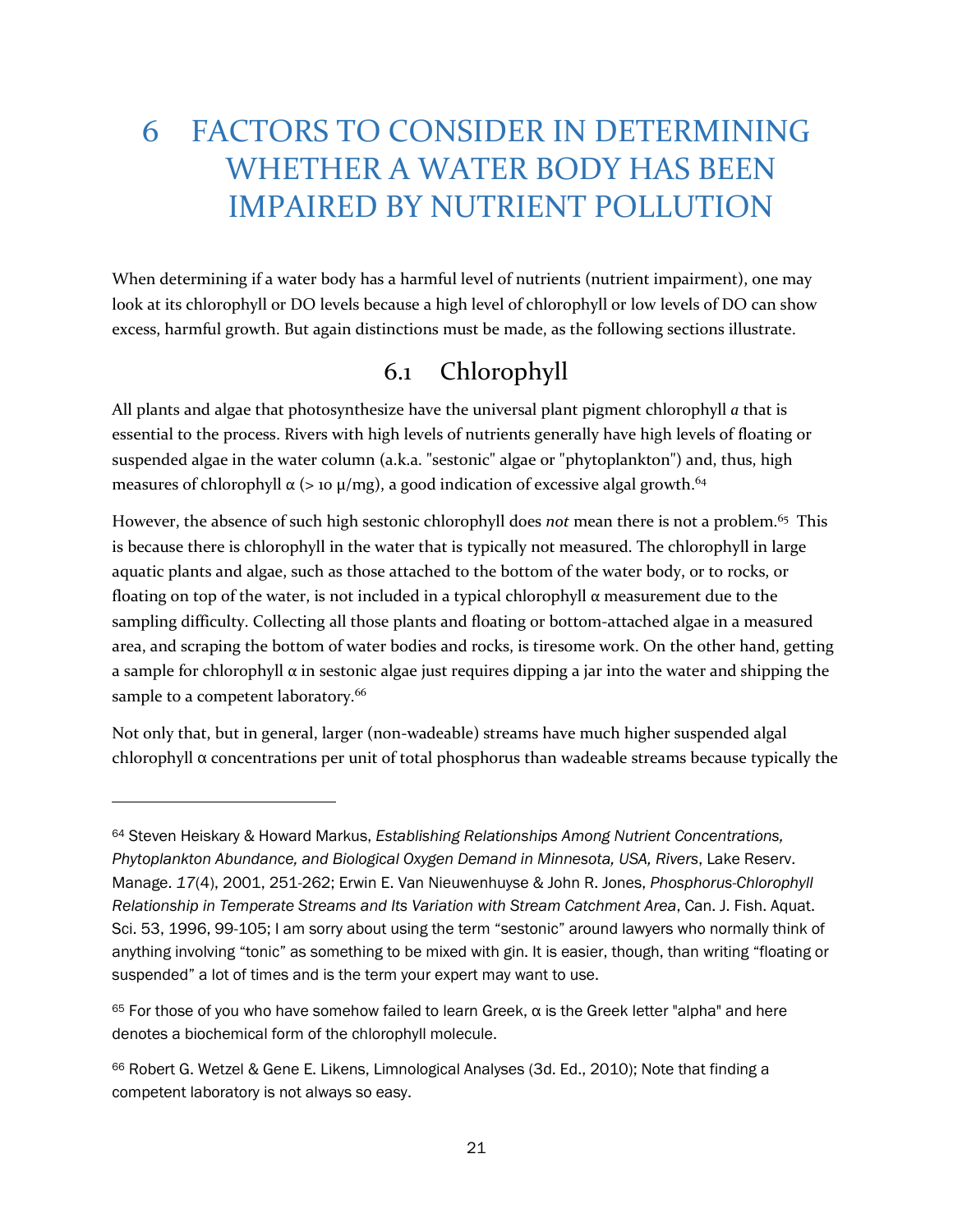flow in smaller streams is faster and the floating algae get washed away.<sup>67</sup> Smaller, wadeable streams tend to respond to nutrients through increased growth of algae growing on rocks or anchored to other places (periphyton, or benthic algae), or floating in large clumps (filamentous algae), rather than suspended microscopic algae (seston).<sup>68</sup> Thus, one cannot look at chlorophyll *a* levels, as chlorophyll is normally measured, and conclude that a stream has not been impacted by phosphorus.

There is no easy way to fix this problem because there is no simple correlation between attached and floating clumps of algae and the chlorophyll level in suspended microscopic algae.<sup>69</sup> Aquatic plants and floating clumps of algae or attached algae growing along the bottom of a waterbody can have almost all the negative effects of sestonic algae as well as negative effects that sestonic algae do not have (e.g., snagging a fishing hook).<sup>70</sup>

#### 6.2 Dissolved Oxygen

Dissolved oxygen refers to oxygen in the water that is available for fish and other aquatic life to breathe. The classic effect of nutrients on DO is to cause crashes in the DO levels. How this happens is a bit different in the Gulf of Mexico than in freshwater lakes and streams, but the basic problem is the

<sup>67</sup> Brian A. Whitton, River Ecology: Studies in Ecology (Vol 2, 1975); Van Nieuwenhuyse & Jones, *supra* at 99-105.

<sup>68</sup> Figueroa-Nieves et al., *supra* at 296.

<sup>69</sup> Royer, *supra* at 442; Kirk Lohman & John R. Jones, *Nutrient-Sestonic Chlorophyll Relationships in Northern Ozark Streams*, Can. J. Fish Aquat. Sci. 56, 1999, 124-30.

<sup>70</sup> Robert J. Miltner, *A Method and Rationale for Deriving Nutrient Criteria for Small Rivers and Streams in Ohio*, Environ. Manage. *45*(4), 2010, 842-55.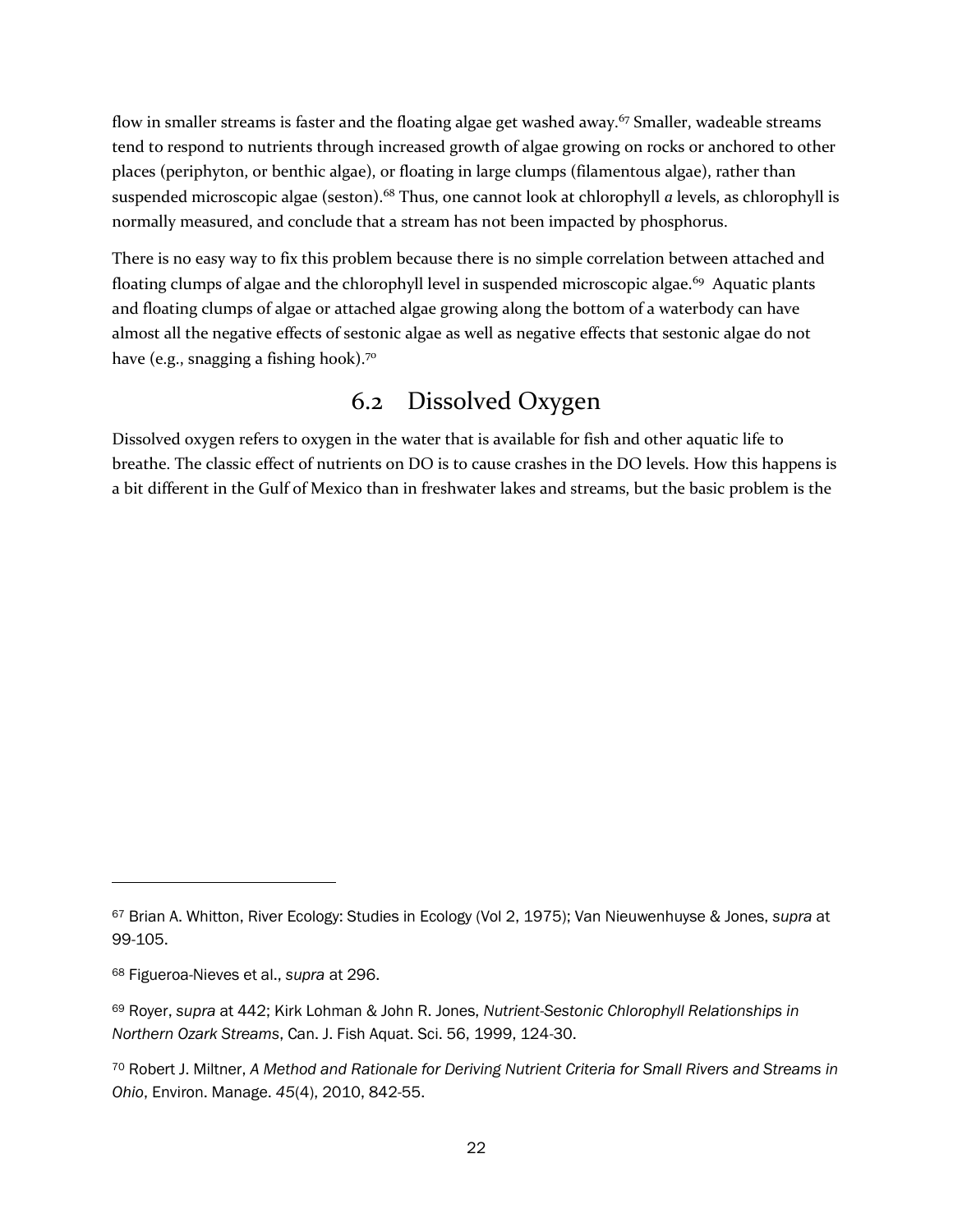same in both cases.<sup>71,72,73</sup> The nutrients cause too much growth of plants, algae, or bacteria that take too much DO out of the water. <sup>74</sup>

### 6.2.1 DO Fluctuations

 $\overline{a}$ 

Photosynthetic plants and algae, as mentioned, put out DO while the sun shines. During the nighttime, plants and algae on balance consume a lot of oxygen.<sup>75</sup> This process of mostly putting out oxygen during the day and taking it in during the night can cause a large fluctuation ( $>$ 3 mg/L) in DO levels over the course of  $24$  hours.<sup>76</sup> This diel oxygen swing is a characteristic of many of the waters polluted by nutrients.<sup>77</sup>

<sup>72</sup> Mark B. David et al., *Denitrification and the Nitrogen Budget of a Reservoir in an Agricultural Landscape*, Ecol. Appl. *16*(6), 2006, 2177-2190, at 2177. A large portion of the nitrogen contributing to the Gulf dead zone originates from agricultural states in the Midwest, including Iowa, Illinois, Indiana, and Ohio.

<sup>73</sup> Todd V. Royer, Mark B. David & Lowell E. Gentry, *Timing of Riverine Export of Nitrate and Phosphorus from Agricultural Watersheds in Illinois: Implications for Reducing Nutrient Loading to the Mississippi River*, Environ. Sci. Technol. 40, 2006, at 4126-31. Addressing nutrient pollution to control effects on the Gulf of Mexico probably involves different steps than controlling nutrient pollution to protect Midwest waters. Controlling nutrients in the spring high stream flows to reduce total loadings is most important to protecting the Gulf, but it is the drier periods with high nutrient concentrations that are probably most critical to protecting Midwest waters.

<sup>74</sup> Pielou, *supra* at 181-82. There are also climate change effects. "The lack of oxygen that results from overnourishment of a lake often yields unwanted by-products. In the absence of oxygen, bacteria that produce methane and hydrogen sulfide go to work. Methane is a powerful 'greenhouse' gas that is believed to contribute appreciably to global warming."

<sup>75</sup> Burkholder & Glibert, *supra* at 351. Actually, plants and algae use oxygen during the daytime also, but produce much more than they use. At night, they use a lot of oxygen for energy through respiration, just as animals do; See also Vladimir Novotny & Gordon Chesters, Handbook of Nonpoint Pollution 50 (1981).

<sup>76</sup> Wetzel, *supra* at 154. Because having some plants in the water is healthy, nutritionally balanced waters also have a diel DO level fluctuation but it is on the order of 2 mg/L.

<sup>77</sup> Wetzel, *supra* at 153-54.

<sup>71</sup> Nancy N. Rabalais, R. Eugene Turner, & Donald Scavia, *Beyond Science into Policy: Gulf of Mexico Hypoxia and the Mississippi River*, BioScience *52*(2), 2002, 129-142, at 134; Townsend & Howarth, *supra* at 64-71; In the Gulf of Mexico and a number of other marine dead zones, nitrogen and phosphorus can stimulate a bloom or overgrowth of algae that dies and falls to the bottom sediments where bacteria use oxygen to decompose them.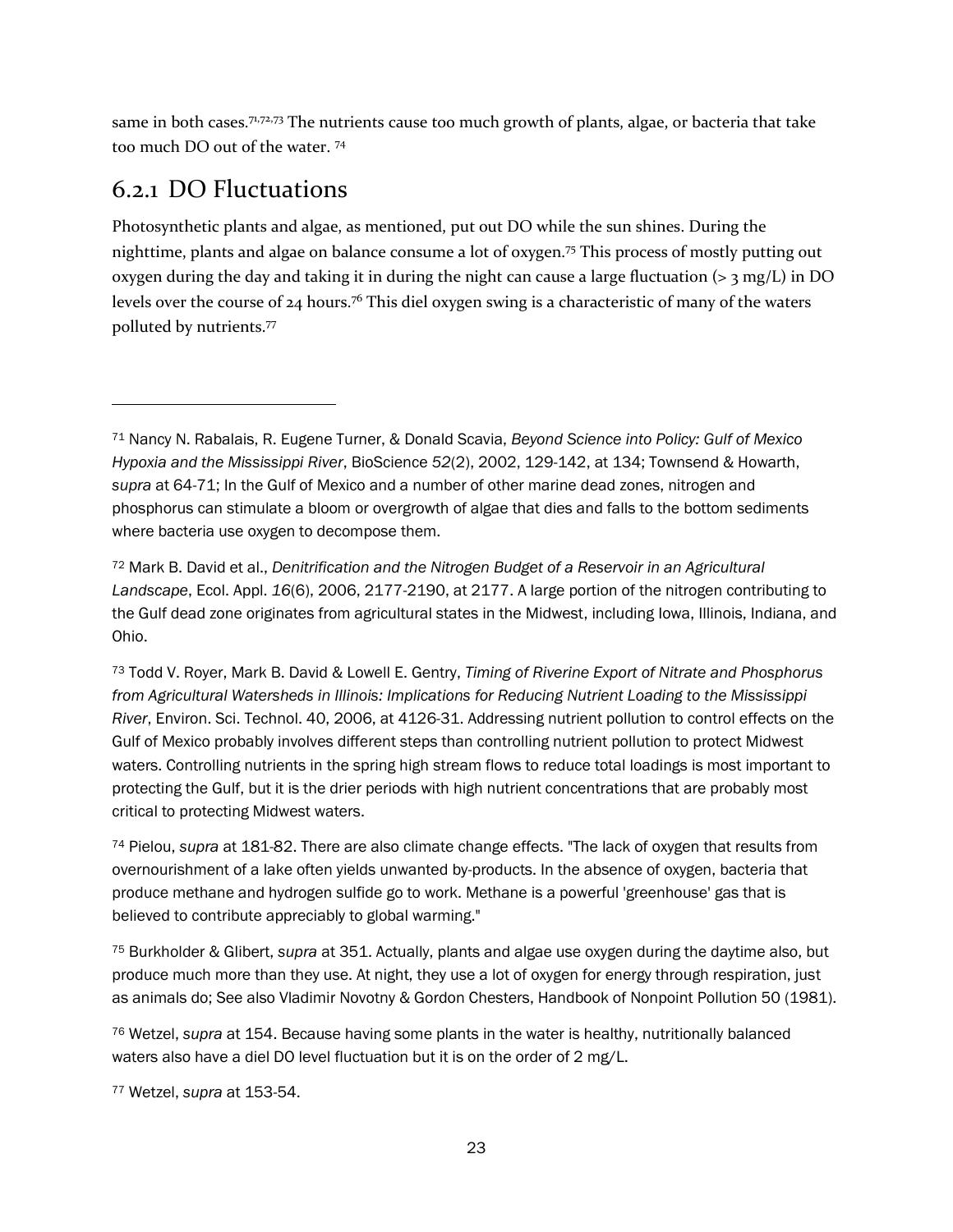Thus, the fact that there are large DO swings over the course of a 24-hour day is a strong indication that the waters have too much nutrient pollution. On the other hand, as discussed below, the lack of such diel DO swings does not disprove the possibility of nutrient pollution, because the nutrient pollution may be having other bad effects.

#### 6.2.2 Water Temperature, Oxygen Saturation and Supersaturation

A short excursion must be made into the topic of oxygen saturation and supersaturation. Basically, there is oxygen in healthy waters and oxygen in the air. If one took a glass of clean water and let it sit on a shelf, it would either give to or receive oxygen from the air until it reached an equilibrium that is determined mainly by the altitude and the temperature of the water. At that point the water is said to be saturated. Basically, the lower the temperature, the higher the concentration of oxygen under equilibrium conditions.<sup>78</sup> When the water is freezing, saturation at standard air pressure is about 14.6 mg/L but at 86°F saturation is about 7.6 mg/L.<sup>79</sup> This means that with completely clean water one would expect some variation in the DO level as water temperature changes. It also means that summer is the critical time for low DO.

That is for clean water. If the water has something in it that rots and takes up oxygen (biochemical oxygen demand, or BOD), this causes lower DO levels and less saturation until whatever is in the water fully decays. <sup>80</sup> If the water has something in it that photosynthesizes, it might have more than 100% saturation (supersaturation) during the day when plants are putting out oxygen. When there is darkness and photosynthesis cannot work, the water with respiring plants would have lower DO and might have well under 100% saturation.<sup>81</sup>

There are two morals of this story. The first is that one should not look at high DO levels during the winter and decide everything is ok. DO levels are almost always high enough when the water is cool. Also, one should not decide everything is fine based on high daytime DO levels ( $> 8 \text{ mg/L}$  or 14 mg/L depending on the temperature). The high DO levels might be the result of excessive plant or algal growth and may actually be harmful.

Because a lot of state employees and other people who do water quality testing do not like to get up very early in the morning $82$  and  $24$ -hour DO monitoring equipment is comparatively expensive, most

<sup>78</sup> Dodds & Whiles, *supra* at 301-02; Wetzel, *supra* at 151-52.

<sup>79</sup> Wetzel, *supra* at 152; Hammer & Hammer, *supra* at 17.

<sup>80</sup> Dodds & Whiles, *supra* at 329.

<sup>81</sup> Wetzel, *supra* at 154.

<sup>82</sup> Considering the salaries and levels of respect many state environmental officials get from our politicians, it is hard to blame them.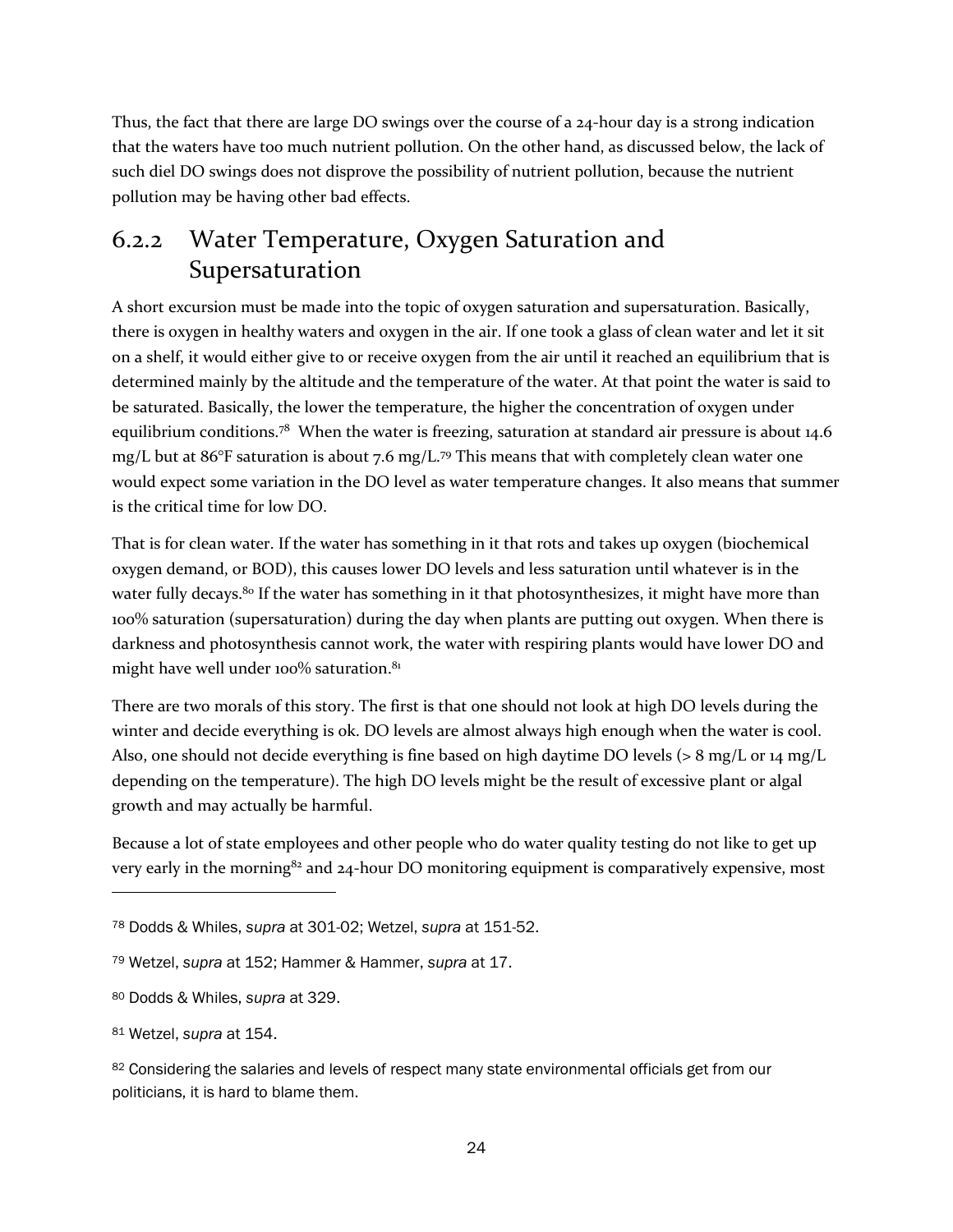of our water bodies have been tested only during daylight hours. During these hours one would not expect to find low DO levels caused by nutrient pollution fueled plant or algal growth.

### 6.2.3 DO Levels Just Below Sewage Treatment Plants

You may be told by state officials that there is no nutrient pollution problem because the DO levels just below a sewage treatment plant are fairly high all the time. This is wrong. DO levels in plant discharges are generally high because the treatment stirring and mixing process adds DO to the effluent so that the DO concentration is artificially high. $83$ 

Sewage treatment plant discharge contains substantial organic materials which require a lot of oxygen for bacteria to decompose.<sup>84</sup> Sewage discharge also includes various chemicals, such as ammonia, that use up oxygen when they convert to other chemicals such as nitrate. As previously noted, these oxygen-using organic materials and chemicals are referred to as biochemical oxygen demand (BOD).<sup>85</sup>

Thus, if a sewage treatment plant discharges water with  $7 \text{ mg/L}$  of DO and  $4 \text{ mg/L}$  of BOD, leaving aside other possible effects, the level of DO in the water will be 3 mg/L after the BOD has had time to use up DO. In a stream or river, this effect will not be observed right below the discharge but rather some distance downstream. Depending on the flow, the pollution can affect the DO levels in the water many miles below the plant without appearing to cause a DO problem at the discharge point at all.<sup>86</sup>

Most relevantly here, if the sewage discharge contains nutrient pollution that causes an algal bloom in flowing water, the bloom will not appear immediately at the point of discharge. It will appear well downstream after the algae have had time to use the nutrients to grow into a bloom.

### 6.2.4 Flat DO Levels and Periods without Supersaturation

Wide diel DO fluctuations and daytime DO supersaturation are clear signs of phosphorus pollution but one should not read too much into the absence of such DO effects.

It is not true that nutrients only affect DO levels by stimulating growth of algae, plants, and cyanobacteria that photosynthesize. Nutrient pollution can also fuel increased growth of bacteria that do not photosynthesize (they are heterotrophic, or animal-like) and thus do not cause the diel DO

<sup>83</sup> Joseph P. Wellner, Jr. & James S. Dinger, *Dissolved Oxygen Profiles at Major Wastewater Dischargers and Hydroelectric Dams on the Ohio River*, Ohio J. Sci. *89*(5), 1989, 164-71.

<sup>84</sup> Pielou, *supra* at 235.

<sup>85</sup> U.S. EPA, Water: Monitoring & Assessment 5.2, http://water.epa.gov/type/rsl/monitoring/vms52.cfm (last updated Mar. 6, 2012).

<sup>86</sup> Mason, *supra* at 110.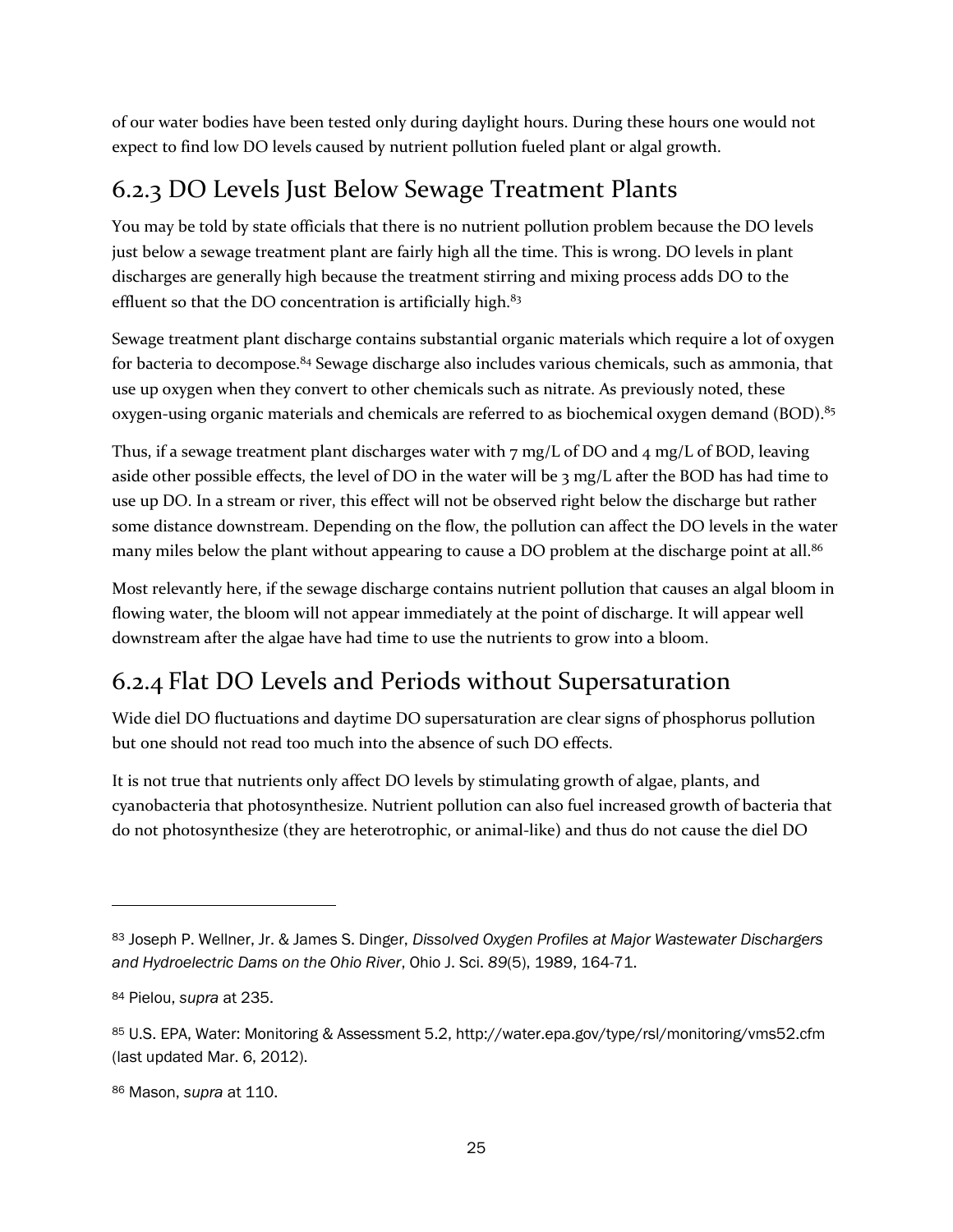fluctuations and supersaturation caused by organisms that have chlorophyll *a*. Increased bacterial growth and oxygen consumption can occur in waters that do not receive much sunlight. $87$ 

Further, the upward diel fluctuation caused by photosynthetic activity during the day can be dampened by BOD pollution that depresses DO levels. Thus, in a water body being harmed by both nutrient and BOD pollution, one can see DO levels fluctuate between 2 mg/L and 7 mg/L when perhaps if the only problem was nutrient pollution, the DO would have fluctuated between 4 and 9 mg/L.<sup>88</sup> Bad DO levels that are bad all the time, are probably the result of forces other than nutrient pollution. DO levels that show a large diel fluctuation with higher levels of DO occurring during daylight hours indicate that there is a nutrient issue no matter between what levels the DO levels fluctuate.<sup>89</sup>

<sup>87</sup> Michael A. Mallin et al., *Factors Contributing to Hypoxia in Rivers, Lakes and Streams*, Limnol. Oceanogr. *51*(1, pt 2), 2006, 690-701; U.S. EPA, Region 4, Technical Support Document for U.S. EPA's Final Rule for Numeric Criteria for Nitrogen/Phosphorus Pollution in Florida's Inland Surface Fresh Waters 142 (2010); Walter K. Dodds, *Eutrophication and Trophic State in Rivers and Streams*, Limnol. Oceanogr. *51*(1, pt 2), 2006, at 676-77.

<sup>88</sup> Seok Soon Park & Yong Seok Lee, *A Water Quality Modeling Study of the Nakdong River, Korea*, Ecol. Model. 152, 2002, 65-75.

<sup>89</sup> DO readings showing high levels during night hours and low levels during the day probably mean that somebody's timer is busted or there is some other equipment problem.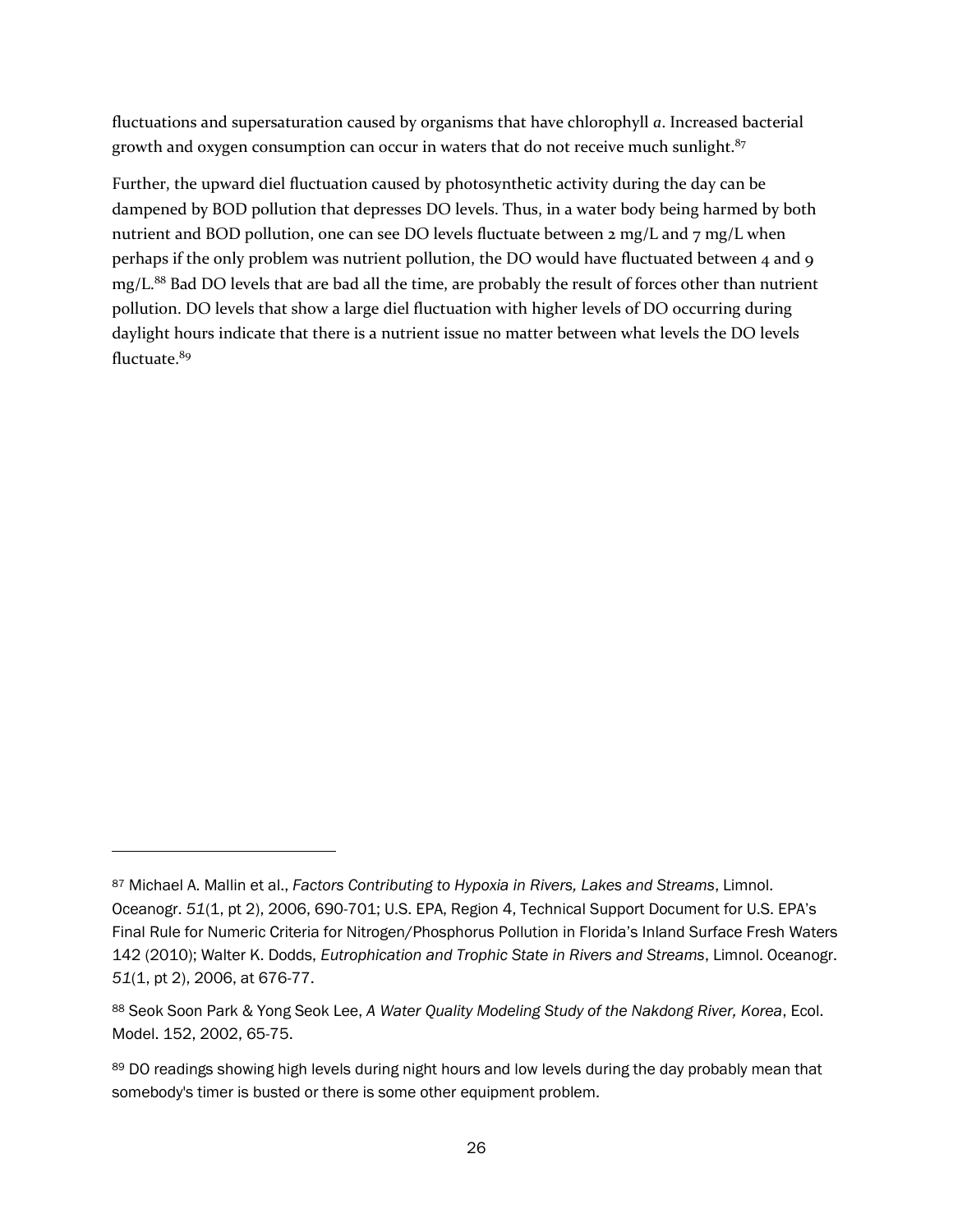# 7 EFFECTS OF NUTRIENT POLLUTION ON HUMANS

The nasty effects of nutrient pollution are many and varied. A good summary of some of the effects was provided by the U.S. EPA.

Inputs of nitrogen and phosphorus lead to over-enrichment in many of the Nation's waters and constitute a widespread, persistent, and growing problem. Nitrogen/phosphorus pollution in fresh water systems can significantly impact aquatic life and long-term ecosystem health, diversity, and balance. More specifically, high nitrogen and phosphorus loadings result in harmful algal blooms (HABs), reduced spawning grounds and nursery habitats, fish kills, and oxygen-starved hypoxic or "dead" zones. (75 Fed. Reg. 75,762 at 75,765)

Moreover, it affects drinking water.

Public health concerns related to nitrogen/phosphorus pollution include impaired surface and groundwater drinking water sources from high levels of nitrates, possible formation of disinfection byproducts in drinking water, and increased exposure to toxic microbes such as cyanobacteria. (Ibid.)

Nutrient pollution also affects recreation as sport fishing areas are lost, swimming is made dangerous or unpleasant, mounds of aquatic vegetation pile up on beaches and rivers, and streams are turned to unattractive green gunk.

#### 7.1 Effects of Phosphorus Pollution on Macroinvertebrates and the Sport Fish that Rely on Them

#### 7.1.1 DO Effects

 $\overline{a}$ 

Fish need to be able to breathe  $24/7$ . Fish can take lower levels of DO for some part of the day. It is clear, though, that low DO levels caused either at dawn (because all the plants, algae, and animals used up the oxygen at night) or all day (by bacteria growth if there is not enough light for much oxygen production from photosynthesis) will kill fish or limit their growth.<sup>90</sup> If DO falls below 5 mg/L, a lot of the higher-quality sport fish will have trouble surviving, and their young will be even less able

<sup>90</sup> U.S. EPA, Ambient Water Quality Criteria for Dissolved Oxygen (EPA-440-5-86-003), 1986; Welch, *supra* at 304-11; Dodds & Whiles, *supra* at 620.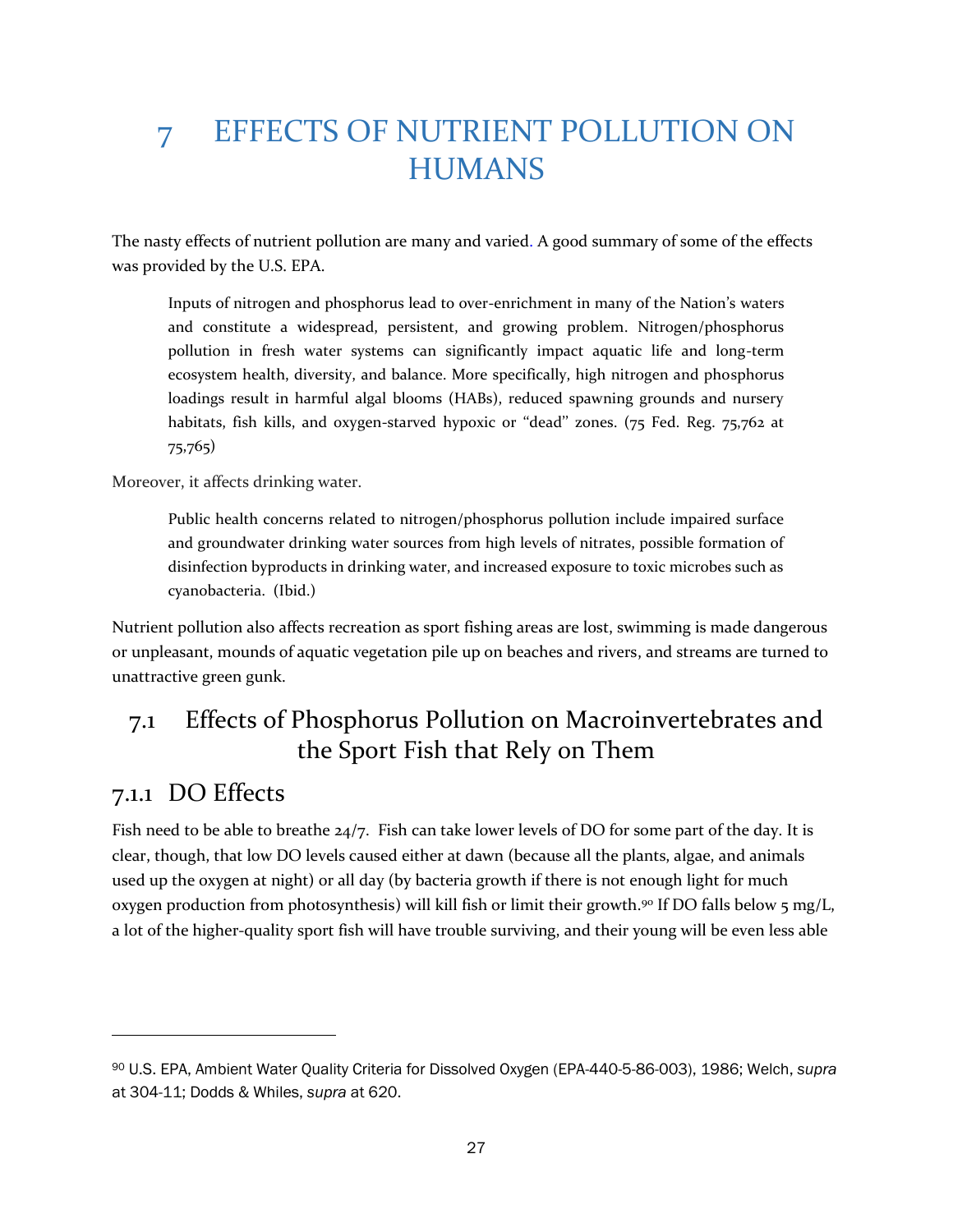to survive in low oxygen.<sup>91</sup> Further, there is considerable evidence that large diel fluctuations in DO levels will also cause stress on fish and other aquatic life that results in lower biodiversity.<sup>92</sup>

Finally, fish can get too much of a good thing. Very high levels of DO supersaturation (> 120%) can also be bad. High levels of DO can cause gas bubble disease in fish. 93

### 7.1.2 Species Changes, Food Web Effects, and Other Effects

Aquatic life is affected by nutrient pollution in a number of ways in addition to effects caused by low or erratic DO levels. For example, nutrient pollution generally promotes a decrease in species diversity and more string chains of algae (filamentous algae and cyanobacteria)<sup>94</sup>

### 7.2 Drinking Water

### 7.2.1 Cyanobacteria and Drinking Water

 $\overline{a}$ 

Cyanobacteria can create toxics that will harm people who drink the water. This problem became national news when cyanobacteria shut down water supplies to 500,000 people living in the Toledo area in August 2014.<sup>95</sup> Even when not toxic, cyanobacteria can cause taste and odor problems in drinking water. <sup>96</sup> Finally, there is now some evidence that links living near bodies of water with cyanobacteria blooms to the occurrence of ALS (Lou Gehrig's Disease)<sup>97</sup>

http://www.ecy.wa.gov/programs/wq/tmdl/ColumbiaRvr/062308mtg/TDGeffectsLitRev080615.pdf.

<sup>94</sup> Burkholder & Glibert, *supra* at 352-53; Evans-White, *supra* at 855, 866-67.

<sup>95</sup> Carl Zimmer, *Cyanobacteria are far from Just Toledo's Problem*, N.Y. Times, Aug. 7, 2014; Mason, *supra* at 149 (cyanobacteria suspected of killing 43 people in Brazil in 1996).

<sup>96</sup> Royer et al., *supra* at 437; Welch, *supra* at 166 (taste and odor problems in water supplies); For a World Health Organization discussion of this issue and potential standards for acceptable levels of toxins in drinking water, *see* http://www.who.int/water\_sanitation\_health/resourcesquality/toxcyanchap5.pdf.

<sup>91</sup> U.S. EPA, Ambient Water Quality Criteria, *supra* at 17. The larval stage is the most sensitive to low DO.

<sup>92</sup> Steven Heiskary et al., Minnesota Nutrient Criteria Development for Rivers, Draft, Jan. 2013, *available at* http://images.webofknowledge.com/WOK46/help/zh\_CN/WOS/L\_abrvjt.html.

<sup>93</sup> Don E. Weitkamp, Total Dissolved Gas Supersaturation, Summary of the Literature 1980-2007 (2008), *available at*

<sup>97</sup> Lindsey Konkel, *Closing in on ALS? Link Between Lethal Disease and Algae Explored*, Environ. Health News, Dec. 11, 2014, *available at* http://www.environmentalhealthnews.org/ehs/news/2014/dec/alsand-algae.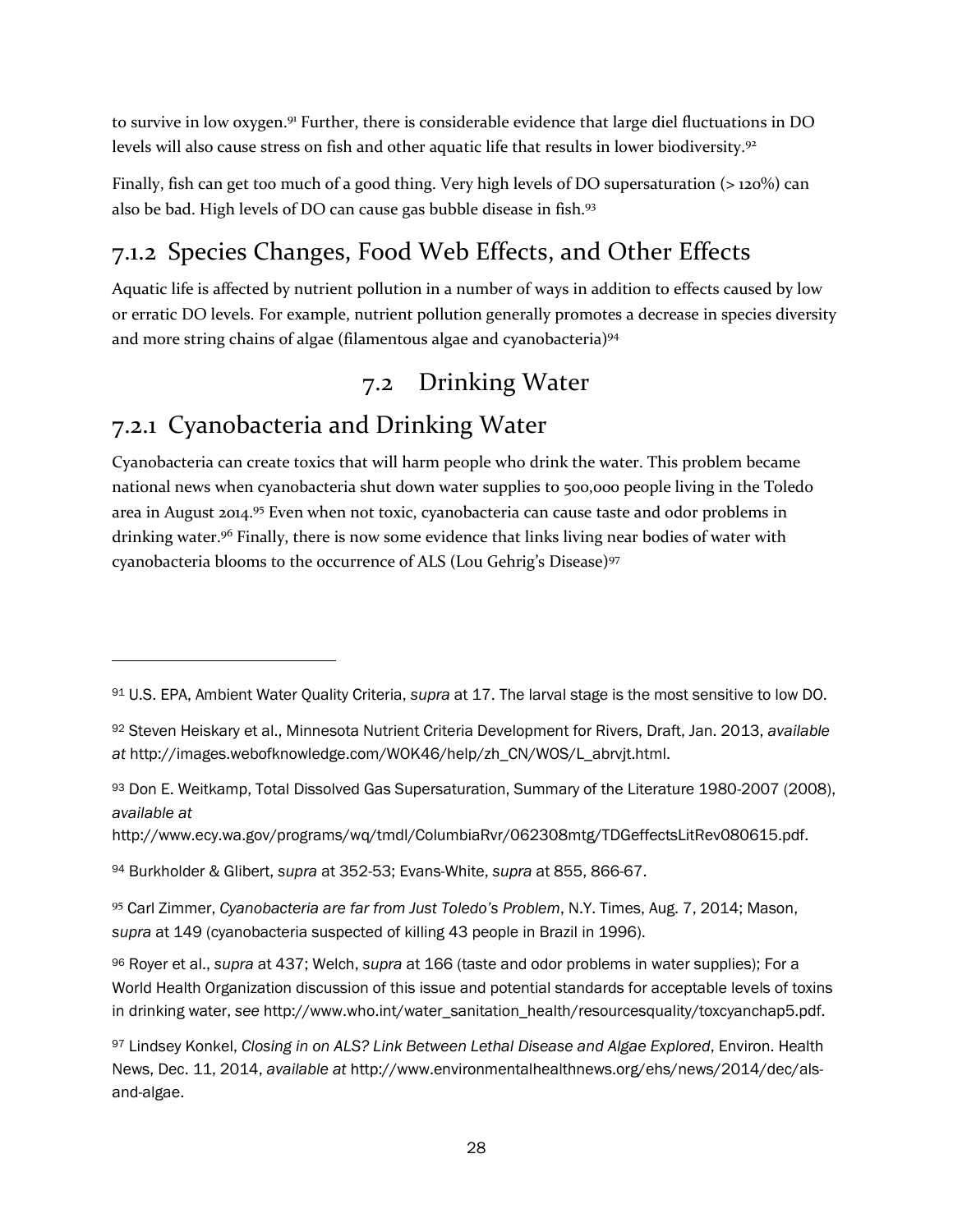#### 7.2.2 Total Organic Carbon and THMs

Chlorine and other chemicals used to disinfect source water can form carcinogenic compounds when they react with organic matter. These compounds become a serious problem when nutrient overloads trigger recurrent and persistent blooms of algae that contaminate source water. The reaction between chlorine and algal organic matter generates trihalomethanes and haloacetic acids, two types of disinfection byproducts that are federally regulated, as well as many other types of toxic byproducts. The treatment of algal contamination in drinking water with chemical disinfectants such as chlorine can produce carcinogenic disinfection byproducts that are not currently regulated.98 As explained by U.S. EPA, "some disinfection byproducts have been linked to rectal, bladder, and colon cancers; reproductive health risks; and liver, kidney and central nervous system problems."<sup>99</sup>

#### 7.2.3 Nitrate

Nitrate is also bad for drinking water by causing "blue baby" syndrome in newborns.<sup>100</sup> For this reason, many states have water quality criteria designed to protect drinking water sources of 10 mg/L NO<sub>3</sub>.<sup>101</sup>

### 7.3 Recreation, Aesthetic Effects, and Tourism

Low or highly fluctuating DO levels that harm sport fish obviously harm recreation.<sup>102</sup> Another major effect of nutrients is that the plant overgrowth they fuel can clog waters with aquatic weeds, including invasive species. The algal overgrowth can turn the water to something that looks like pea soup from outbreaks, or blooms, of cyanobacteria. <sup>103</sup>

<sup>98</sup> Olga V. Naidenko, Craig Cox, & Nils Bruzelius, *Troubled Waters: Farm Pollution Threatens Drinking Water*, Environmental Working Group, 2012, *available at* http://www.ewg.org/research/troubled-waters.

<sup>99</sup> U.S. EPA, 75 Fed. Reg., No. 233, at 75,768 (Dec. 6, 2010).

<sup>100</sup> Mason, *supra* at 138-39.

<sup>101</sup> E.g., Ill. Admin. Code tit. 35, § 304.

<sup>102</sup> U.S. EPA, 75 Fed. Reg., No. 233, at 75,766 (Dec. 6, 2010).

<sup>103</sup> Welch, *supra* at 166. Cyanobacteria can form "scums on the water surface that are very unsightly and odiferous."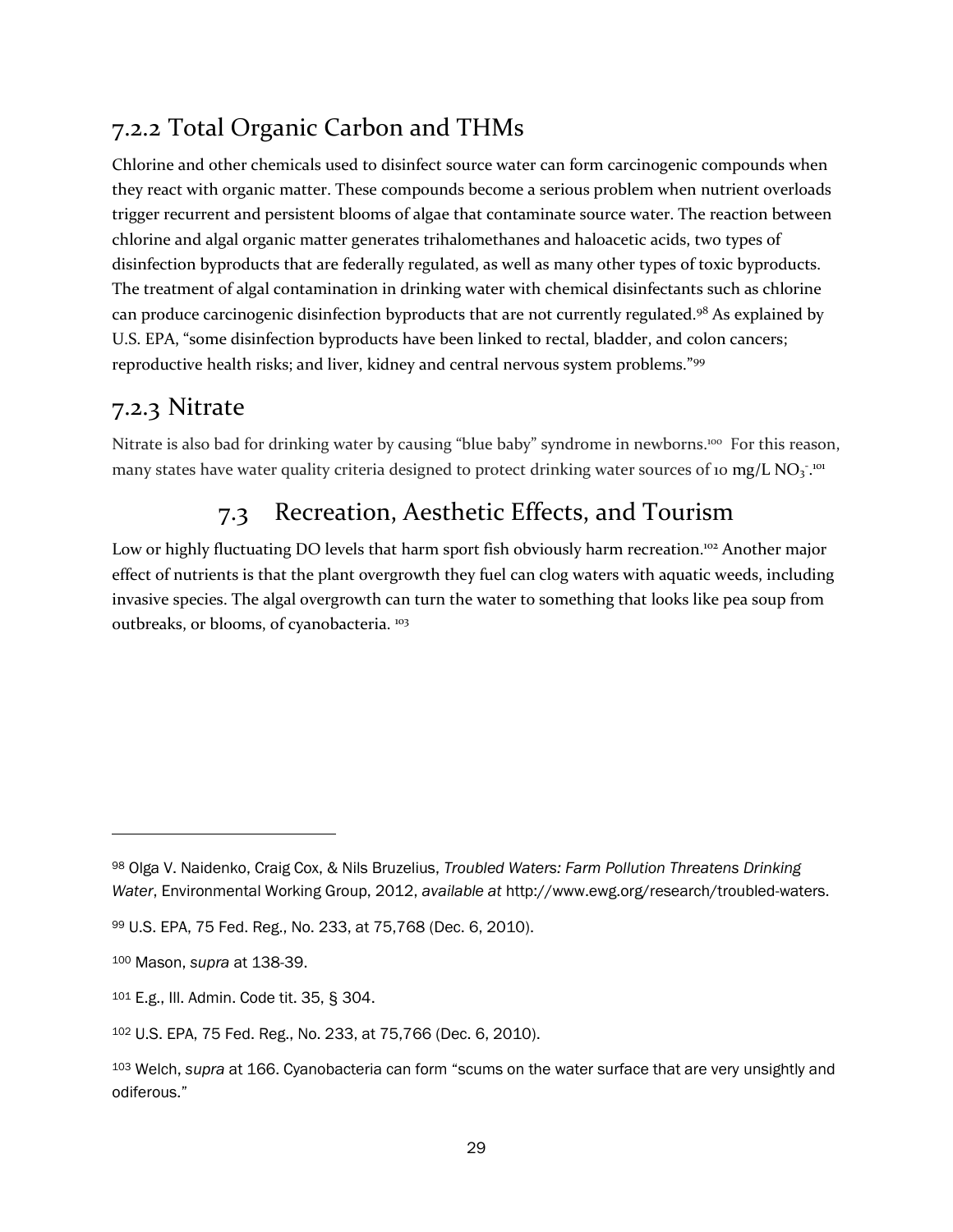

*Photo credit: Aleem Yousaf, licensed under GFDL via Wikimedia Commons*

This effect is a bit hard to quantify. Obviously, no one should swim in waters with high levels of toxins that are caused by cyanobacteria.<sup>104</sup> Cyanobacteria "frequently result in deaths of domestic animals."<sup>105</sup> As far as aesthetic effects, it is generally thought that some people are much more tolerant of green, slimy water than others. However, one poll showed that virtually no one wants to swim in water that has sestonic chlorophyll *a* levels greater than 30 μg/L, and few want to swim in water with over 20 μg/L. $106$ 

## **CONCLUSION**

Nutrient pollution is a serious worldwide problem. The science regarding nutrient pollution is complex, but even lawyers can understand the basic science. Many principles are well established.

Determining water quality criteria for phosphorus is not that much harder than determining criteria for other pollutants and there are a number of tests that can be used to show that a particular water body has been adversely affected by pollutants. Many of the things that have been said or written to minimize the problem or make it appear that the science of nutrient pollution is hopelessly complex were probably motivated more by a desire to make the problem seem harder than it is so that the public will throw up its hands in despair and give up on protecting our waters.

<sup>104</sup> Jolanda M. H. Verspagen et al., *Benthic-Pelagic Coupling in the Population Dynamics of the Harmful Cyanobacterium* Microcystis, Freshwater Biol. 50, 2005, 854-867, at 854; For a World Health Organization discussion of this issue as well as potential standards for acceptable levels of toxins in drinking water, *see* http://www.who.int/water\_sanitation\_health/resourcesquality/toxcyanchap5.pdf; Mason, *supra* at 149.

<sup>105</sup> Welch, *supra* at 166.

<sup>106</sup> M. V. Hoyer, C. D. Brown & D. E. Canfield, Jr., *Relation Between Water Chemistry and Water Quality as Defined by Lake Users in Florida*, Lake Reserv. Manage. *20*(3), 2004, at 245.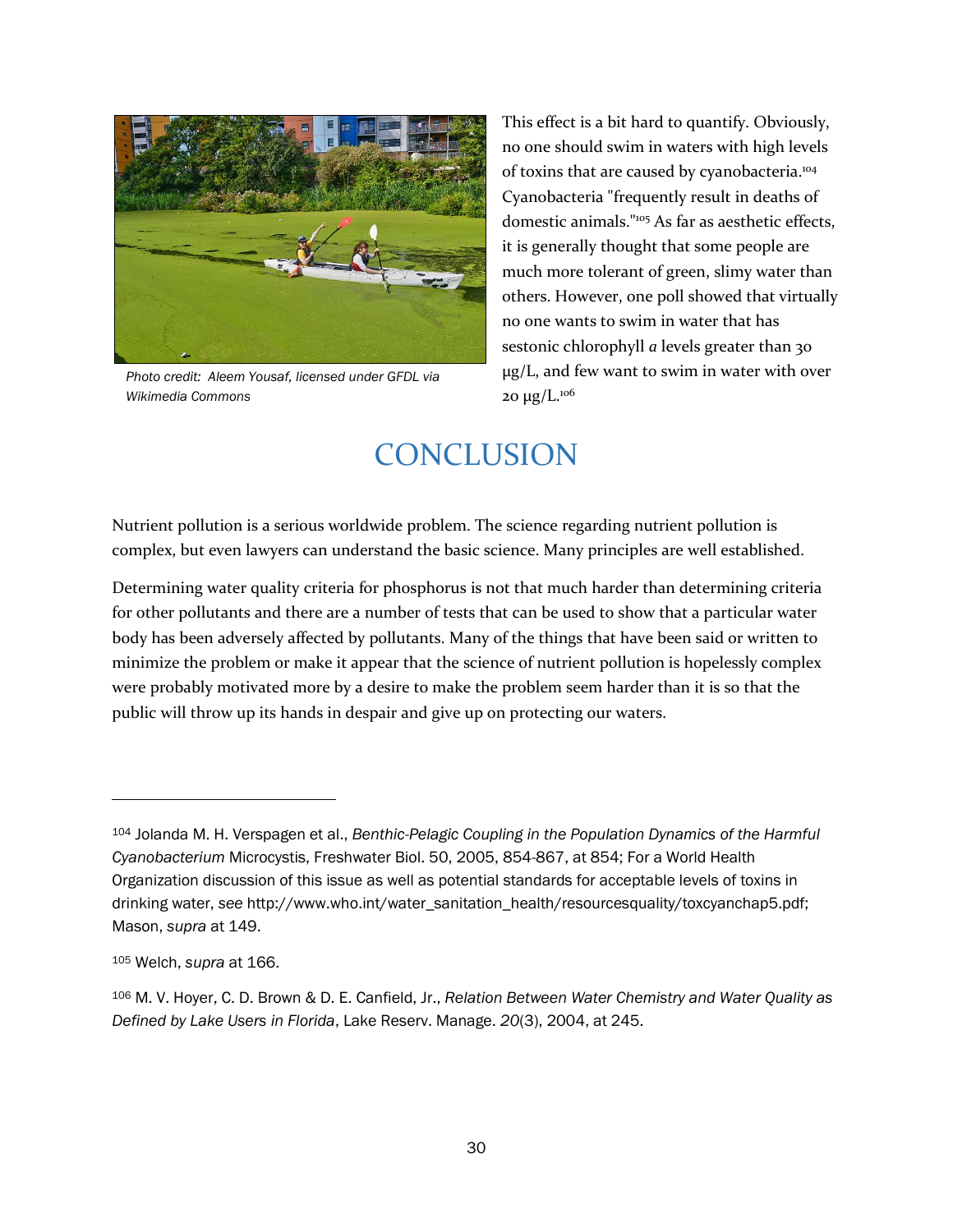# APPENDIX. Пhosphatic Δialog

#### **Dialog between a Midwest State Official (MSO) and The Truth (TT)**

- **MSO:** I don't know why you insisted on having this meeting. I thought we'd agreed to just study nutrient pollution until after I am retired.
- **TT:** I never agreed to that, and under the Clean Water Act you can't just keep issuing permits that allow discharges of phosphorus that are causing violations of dissolved oxygen standards and the narrative standards against eutrophication or excessive or unnatural plant and algal growth.
- **MSO**: We have gotten away with it, though, for a long time. Anyway, why do we have to do anything about phosphorus pollution in Illiowiana? Phosphorus is not limiting plant or algal growth in 90% of the waters of Illiowiana, or any of the other 'I' states for that matter.
- **TT**: Phosphorus is not now limiting plant or algal growth, but it should be. Under Liebig's Law of the Minimum, growth is limited by the most limiting resource. In Illiowiana, the rivers, lakes and streams are pretty much awash in phosphorus. In most freshwater systems that are not polluted, the scarcity of phosphorus generally limits the plant and algal growth so that there is enough growth, but not too much growth, and not of the wrong kind like Eurasian water milfoil and outbreaks of cyanobacteria, also known as blue-green algae. We have so much nutrient pollution in Illiowiana water bodies that they are choked with invasive plants, lousy biodiversity scores for fish and microinvertebrates, and sometimes nasty "blooms" of cyanobacteria that put out toxics that ruin drinking water sources, make swimming impossible and kill pet dogs that go into the water. A lot of our water bodies are just gross.
- **MSO**: Picky, picky, picky. Well, we ran an experiment once in which we got a sewage treatment plant to treat phosphorus down to the point that there was only  $o.6$  mg/L in the small river to which the plant discharged, a lot lower than what it is in most of the state, but we couldn't see any improvement in terms of plant or algal growth. So, phosphorus cannot be the problem.
- **TT**: 0.6 mg/L is extremely high compared to natural levels that are less than a tenth of that. Experts say that anything above 0.2 mg/L and phosphorus probably is not limiting. If you get the levels below 0.2 mg/L and give the river some time, maybe years, for all the phosphorus in the stream to flow downstream, get covered by sediment, or otherwise become inaccessible to plants and algae, you should start to see improvement. This has happened in a few places where the people in charge actually took action to control phosphorus pollution.
- **MSO**: I've got a lot of things to do. A bunch of guys collected a lot of data on our streams once and found no overall correlation between phosphorus levels and either algal growth or the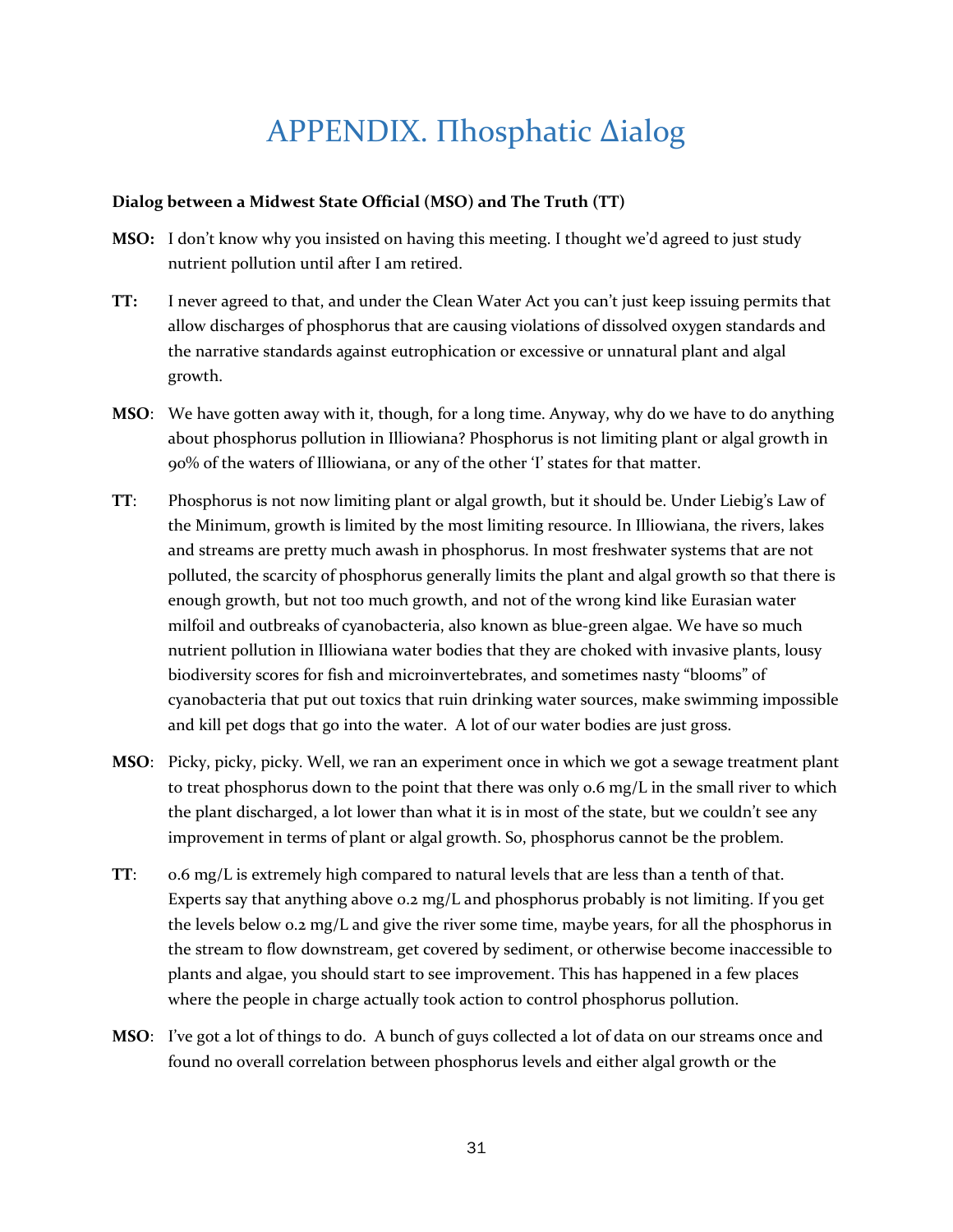biological health of the water body. If there was any difference in the sites, it seemed to be based on habitat. So, again, I don't see that we have a phosphorus problem.

**TT**: Of course, we should try to work on the habitat, too, but as I mentioned, Illiowiana waters are flooded with phosphorus. Most of the waters you are looking at have different levels of way too much. If you compared the health of people who were shot 40 times with those who'd been shot 20 times, you probably would not find much difference.

Studies that have concentrated on those few streams in Illiowiana that have less than  $o.2 \text{ mg/L}$ total phosphorus have found a pretty good fit between phosphorus levels and biological measurements. In the statewide studies, those numbers are outweighed by the huge number of data points comparing the effects of different levels of way too much.

- **MSO:** Well, we've got to deal with the water bodies we've got.
- **TT**: All but a few of your waters are messed up. You should look at data from states with more healthy waters if you want to make large-scale comparisons of waters that are polluted with ones that are not polluted.
- **MSO**: We have a few streams with high levels of phosphorus that look just fine. Doesn't that refute the theory that phosphorus is a problem here?
- **TT**: There are some people who have lived to be 100 despite smoking three packs of cigarettes a day. That does not mean that everyone should take up smoking.

You may not have been looking for the right things in the streams you think are fine, but it is possible that the light and flow conditions in those few examples you cite are such that it is hard for bad things to get started. In the places where that is true, you can bet that the phosphorus is flowing downstream to slower and less shaded water bodies or stream segments and is making a mess there.

- **MSO**: You and EPA say that a problem with phosphorus is that it causes dissolved oxygen levels to go down and the poor little fishies can't breathe, but we checked DO levels and they look just fine, over 6 mg/L below the sewage treatment plants. So there can't be a problem.
- **TT**: That's like saying that cannons are harmless because no one was hurt at the place where the cannon was fired. When you put phosphorus into a river, it causes plants and algae to start growing more than they would if phosphorus was limiting, but the plants and algae do not show up until a long way below the sewage treatment plant. You don't expect a growing thing to pop up immediately after being fertilized do you? In fact, the big obvious mess might not appear until miles downstream when the algae have had time to bloom and the flow slows down behind a dam or in another area where the water has the right flow and sun.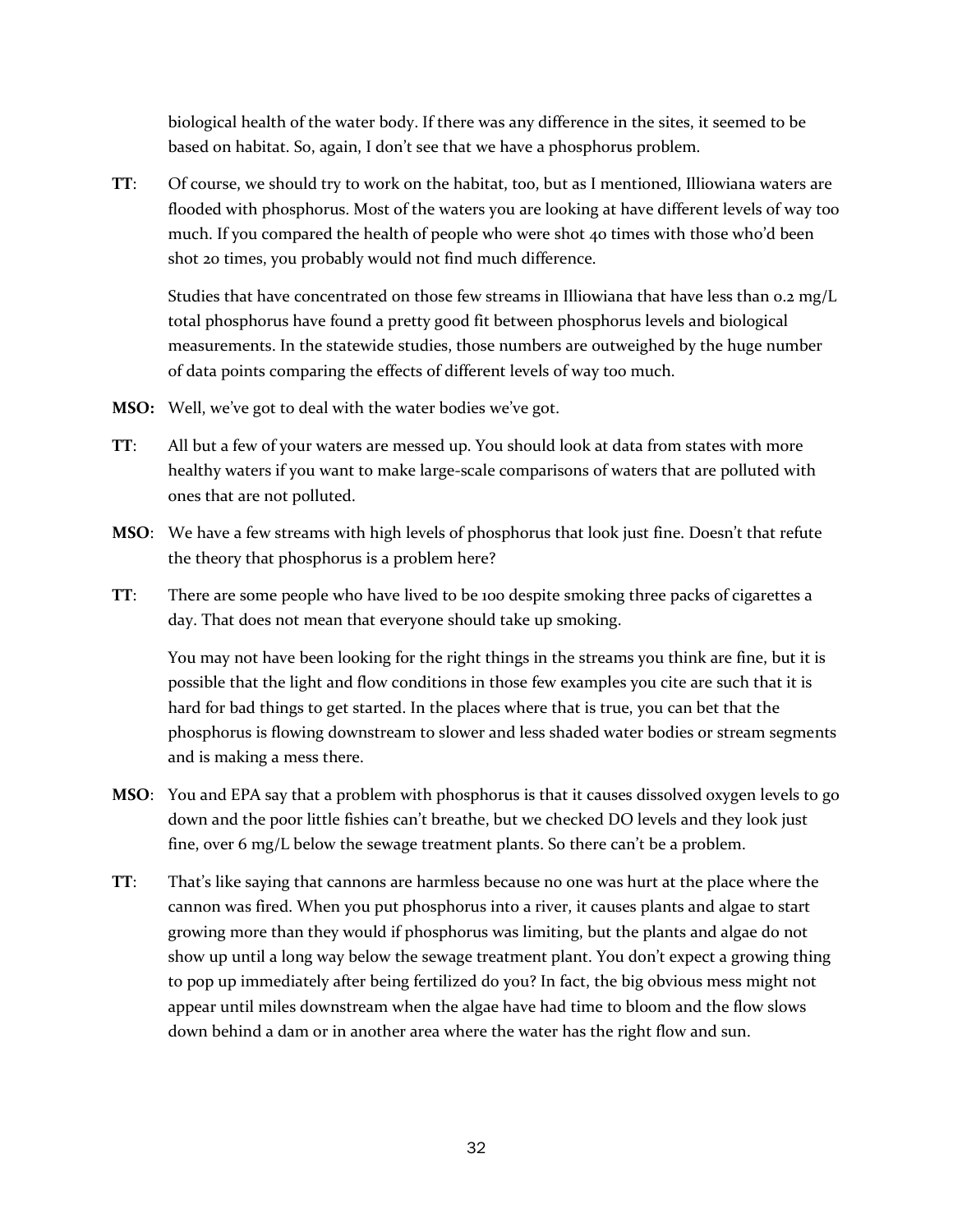Just downstream of the sewage treatment plants, the water is full of DO from the aerated discharge, and the phosphorus and the other pollution that causes oxygen levels to fall, called biological oxygen demand, hasn't had time to work.

- **MSO**: Ok, but we have looked at DO levels in a few of our waters well below sewage treatment plants and they are just great. We even got levels like 16 mg/L in the afternoon in the summer. That's 10 mg/L over the state DO standard. Things are just great.
- **TT**: Apparently, you did not pay too much attention in your high school biology class or you have forgotten a lot. The plants and algae fueled by phosphorus photosynthesize. That means that they put out oxygen during the day when the sun is out. They respire all day and then during the night, when they cannot photosynthesize, they take in a lot of dissolved oxygen. If you check DO levels just before dawn, there may be very low levels of DO at the location you thought was so great in the afternoon.
- **MSO**: You want me to get up at 4 in the morning on my salary? And the Governor says I am overpaid and I should not have a union? Forget it.

It so happens that we do have data at a few sites where some really overpaid professors and their indentured grad students measured DO levels at dawn and found violations at some of the places that had high levels in the afternoon. So maybe there is a problem at those places. But at some of those locations, the DO never gets very high. It is around 1 or  $2 \text{ mg/L}$  at  $4 \text{ AM}$ and  $5$  or 6 mg/L at 4 PM. It does not seem like phosphorus pollution causing photosynthesis is causing the problem there.

- **TT**: I did not say that phosphorus pollution was the only problem in the state. In the waters with the low levels of DO during the day and even lower DO levels during the night as you describe, phosphorus is not the whole problem, but rather just part of the problem. The DO levels are being depressed by some other pollution (biochemical oxygen demand) all the time. Then the phosphorus is causing plant or algal growth that is causing the DO fluctuations that are causing really low levels during darkness when photosynthesis isn't working. Also, the phosphorus is probably helping fuel some bacteria that do not photosynthesize but that still use DO all the time.
- **MSO**: We got someone to measure the chlorophyll-*α* levels in some streams and they found that the level was only 7 parts per billion. That's not bad is it? So why do we have to quit putting phosphorus in those streams?
- **TT**: 7 parts per billion (7 μg/L) is not particularly good. The U.S. EPA recommendation for *average* streams is about that. What did you see in the water where you got those average chlorophyll levels?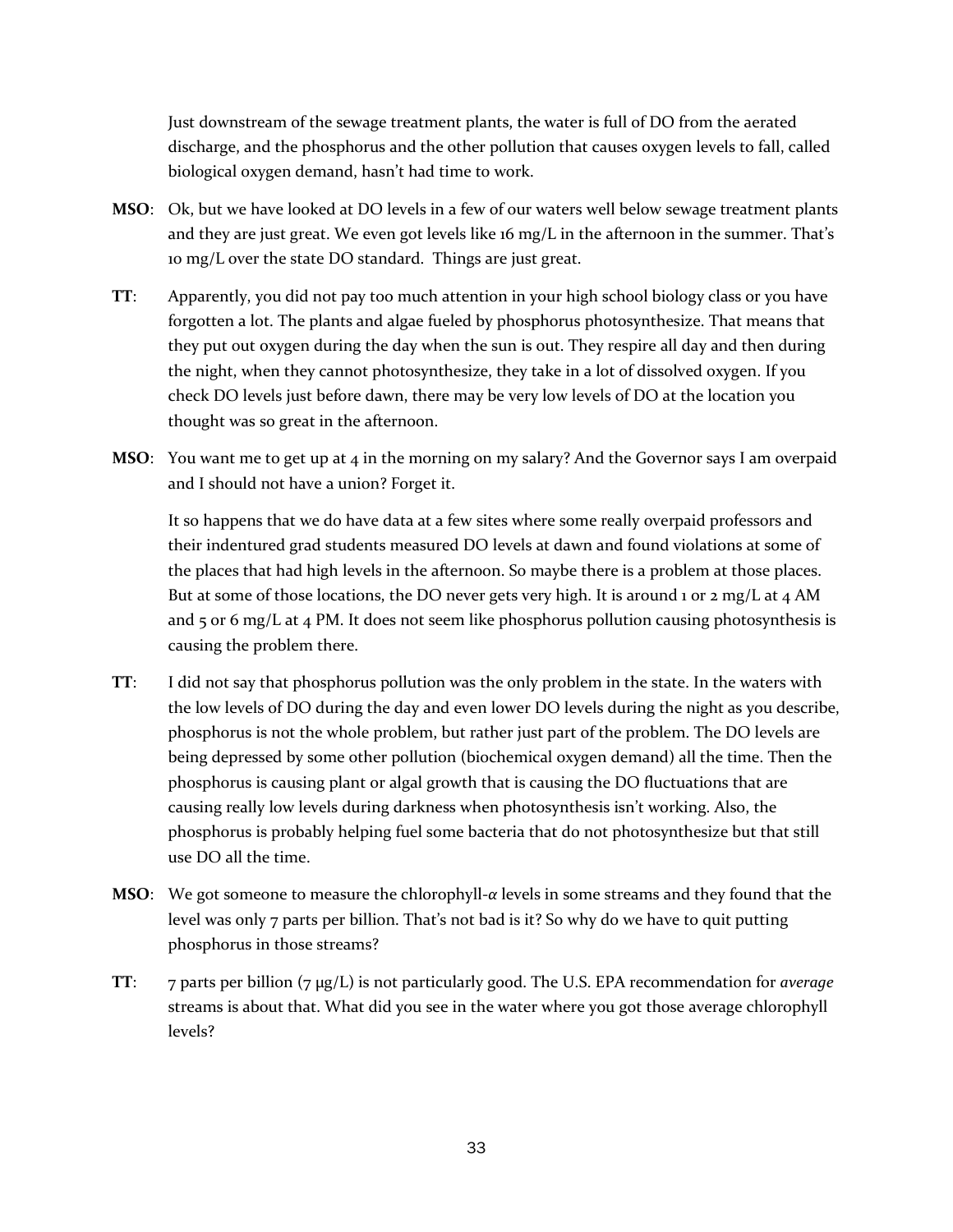- **MSO**: Well, the stream was full of long stringy plants and the rocks were all covered with hairy looking mossy green crud. There were even plants growing on some of the plants.
- **TT**: The long stringy plants and hairy looking mossy green crud are all using up DO just like floating algae in the water column would. The floating algae, called sestonic algae, which are what is usually measured for chlorophyll-*α*, don't grow well in streams because the current is too fast and they can't hold on. So in faster flowing waters where there is enough light, plants and algae that can hold on to the stream bottom or rocks will predominate. If you want to measure the plant and algal growth in those faster-moving streams, you have to pull up all the plants and scrape all the rocks to figure out the amount of chlorophyll for a known amount of area.
- **MSO**: Not happening on our budget.
- **TT**: Maybe not, but don't tell me you don't have a problem in a stream when you have not done the right tests.
- **MSO**: Well, we did test phosphorus levels and the lab said there was only 0.2 mg/L soluble reactive phosphorus or phosphate or ortho-phosphate or whatever you call it. So according to the expert you mentioned, there can't be a problem.
- **TT**: No, No. First, 0.2 mg/L of *total* phosphorus is where phosphorus stops being limiting on growth, and adding more does not make an apparent difference. The growth fueled by phosphorus starts way down at something like 0.03 mg/L and one continues getting more growth and nastier species of growth until around 0.2 mg/L where you stop getting more growth from adding phosphorus.

Also, here you have confused the types of phosphorus. Soluble reactive phosphorus and the other forms of phosphorus you mentioned are just a portion of the total phosphorus that algae and plants use the best. It is the phosphorus that is easily available right away, called "biologically available." What do you think is in all those long stringy plants and green crud you mentioned? That's right, phosphorus. You have to measure *total* phosphorus to know what is going on and it is the *total* phosphorus that needs to be kept well below 0.2 mg/L if you don't want a lot of invasive plants, cyanobacteria and other headaches.

The fact that you are finding 0.2 mg/L of the kind of "loose" phosphorus that's used by algae and plants right away means that there is so much phosphorus in the water that the plants and algae there can't even use all of the best kind. The excess is sailing *en masse* downstream to make a mess there.

**MSO**: I might agree with you that we could get phosphorus from the sewage treatment plants down to below 1.0 mg/L. At least, they have been doing it in the Great Lakes for a while. It is not too expensive to get sewage treatment plants down to 0.6 mg/L of phosphorus as opposed to the 3 or 4 mg/L that they often put out. But we don't have money to get phosphorus down below 0.2